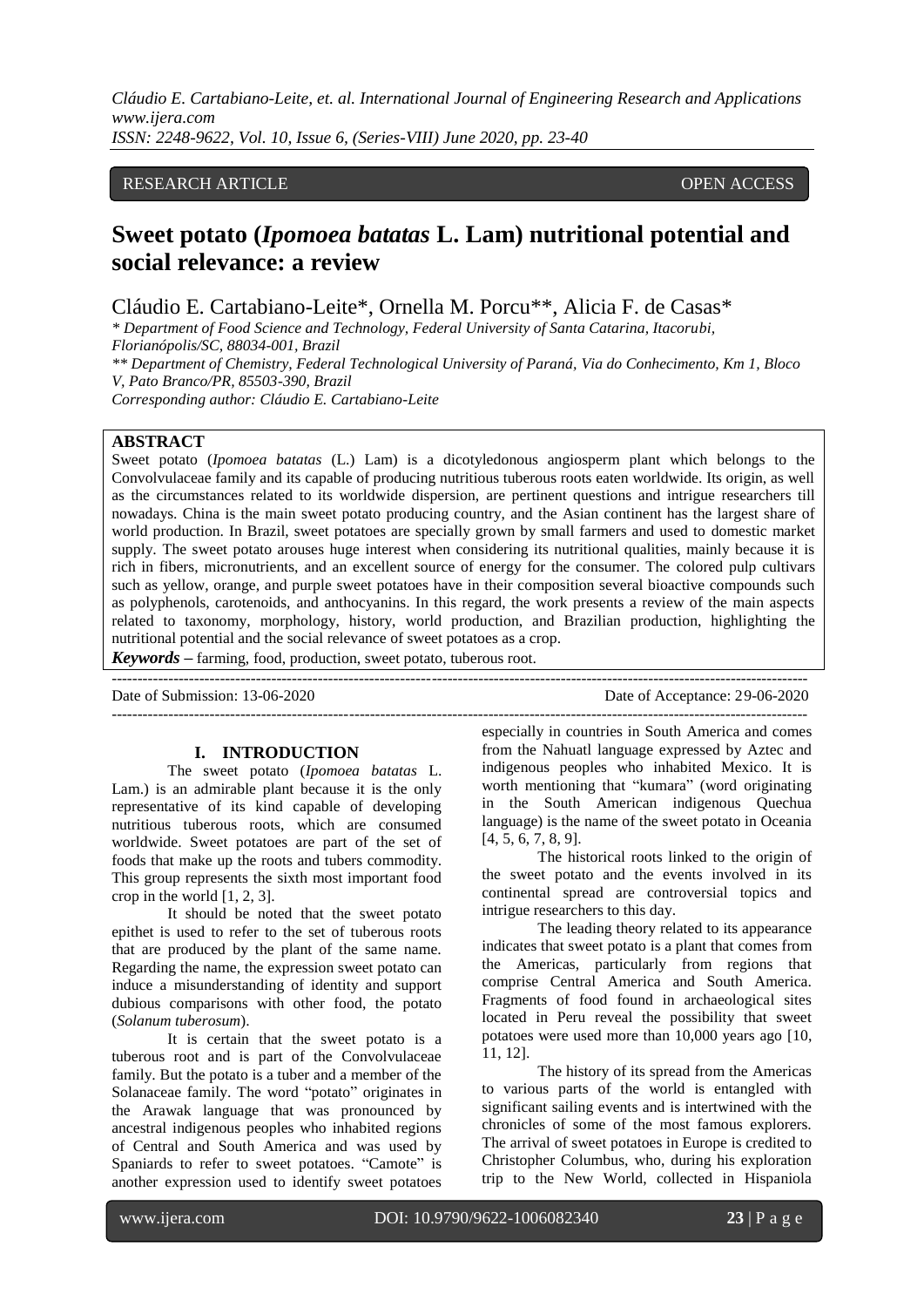(today São Domingos Island) several spoils including samples of sweet potatoes, and transported them to Spain, presenting them in 1493 to the Spain Catholic Monarch Queen Isabella I of Castile and King Ferdinand II of Aragon [13, 14].

Its cosmopolitan existence is due, in part, to the fact that sweet potatoes are an agricultural crop capable of growing and producing nutritious food abundantly in marginal soils, with low investment in inputs and water resources. This characteristic has contributed to the fact that currently, sweet potatoes are grown in more than 100 countries [2, 15, 16].

Among the countries that produce sweet potatoes, China occupies the first position, followed by countries that make up the African and Asian continent, such as Malawi, Nigeria, Ethiopia, India, Angola, Uganda, among others [2].

In underdeveloped countries, mainly in Asia, Africa and Latin America, sweet potatoes are essential food for supplying the domestic market. In areas in Central and Sub-Saharan Africa, orangefleshed sweet potatoes are widely used to combat hypovitaminosis A, one of the most severe malnutrition problems faced by vulnerable populations [17, 18].

In Brazil, the productive potential of sweet potatoes is still mitigated due to the low added value that this food has, and most of the harvest is traded through the retail trade of staple foods. In contrast, Brazilian agricultural research centers, such as the Brazilian Agricultural Research Corporation (EMBRAPA), invest in genetic improvement programs for sweet potato cultivars intending to obtain plants suitable for cultivation in Brazilian soil, which have productive characteristics satisfactory and nutritional [19, 20].

From a nutritional point of view, sweet potatoes are a food rich in fiber, vitamins, and minerals, besides to be a great source of energy. The colored potato sweet potato cultivars, especially the yellow, orange, and purple pulp tuber roots, present in their composition bioactive compounds that contribute positively to the health of their consumers [21].

It is worth noting that sweet potatoes can also be used as raw material for the development or incorporation into food products such as, for example, bakery products, sweets, starch, pasta, fermented preserves, nutritional drinks, alcoholic drinks, soy sauce, dairy products, among many others [16]. Furthermore, sweet potatoes can also be used to produce biofuel [22].

The purpose of the work is to fill the gap about the nutritional importance of sweet potatoes and to highlight the relevance that this food has in the social context. This review paper presents a series of information related to aspects of taxonomy,

morphology, origin and history, propagation events, world production data, Brazilian agronomic production and research, and the nutritional potential combined with the presence of bioactive compounds in sweet potatoes.

#### **II. SWEET POTATO TAXONOMY AND MORPHOLOGY**

The sweet potato is a perennial plant, belonging to the Convolvulaceae family, recognized mainly for generating tuberous roots that are used all over the world, for the most diverse purposes. It is a dicotyledonous angiosperm because, during the germination period and the beginning of its growth, the sweet potato presents the formation of two cotyledons (Fig.1a), which assist in the generation and storage of the energy necessary for the development of the plant [1, 23].

The study of plant taxonomy is old and extensive. To classify the various plant specimens, the work of many researchers culminated in different nomenclature systems, for example, Species Plantarum [24], the Hutchinson system [25], the Takhtajan system [26], Angiosperm Phylogeny Group (APG) [27, 28, 29, 30], Wu Zhengyi [31], the Thorne system [32, 33, 34, 35], et cetera.

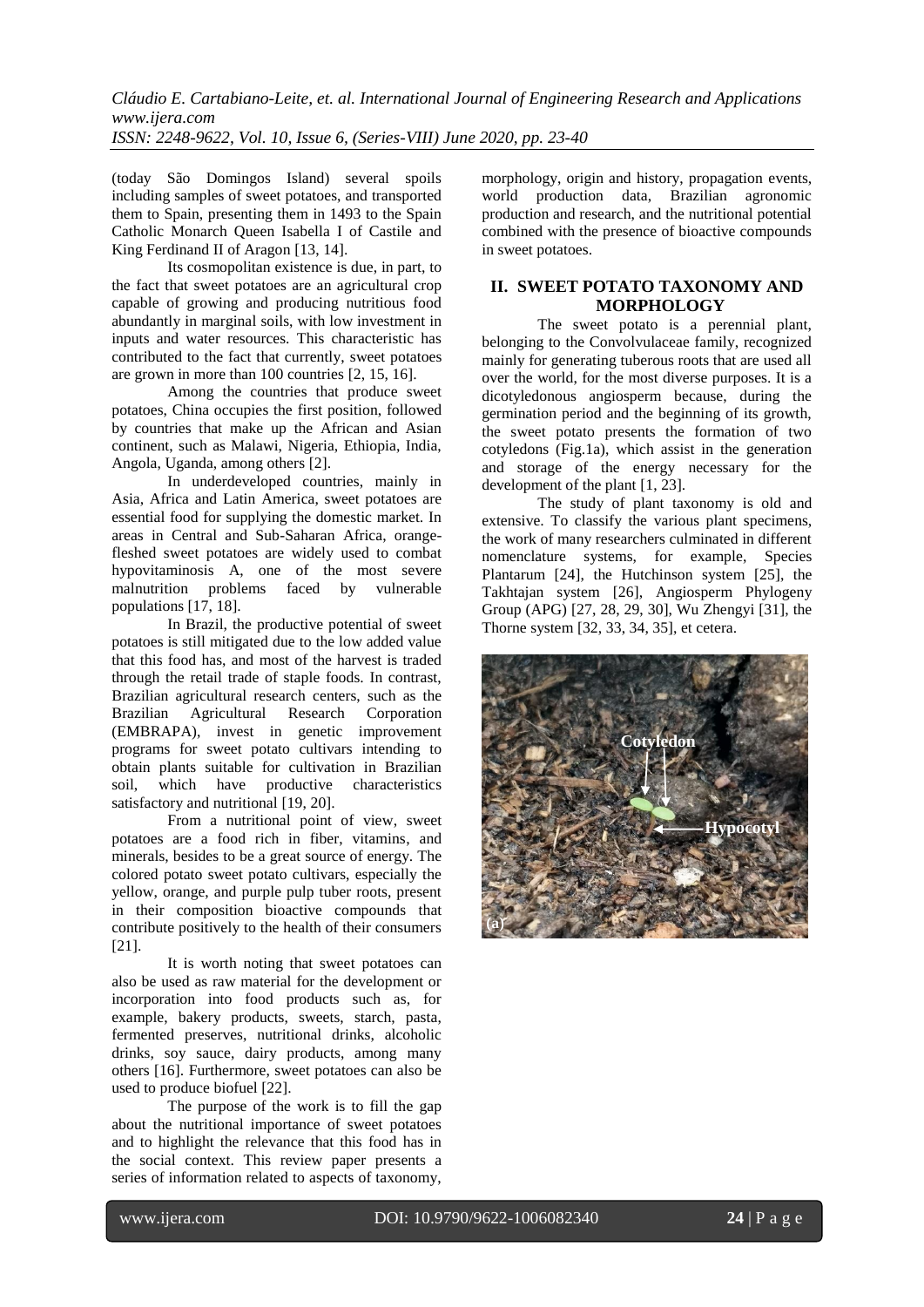

**Figure 1**: Sweet potatoes growth: (a) Two cotyledons development; (b) Initial petioles and stem with slight pubescence.

According to the APG system, which describes the updated classification of clades, orders and families associated with the group of angiosperm plants, the taxonomy of sweet potatoes originates from the Angiosperms clade and dismembers together with the Eudicot, Superasterids and Asterids clades, which in turn branches the class Lamiids, which groups the order Solanales that hold the family Convolvulaceae [29, 30].

The Convolvulaceae family is broad and cosmopolitan. It is commonly known as The Morning Glory Family because of its floral pattern. The plants that belong to this family are, in the vast majority, reptiles, vines or shrubs, generate roots and rhizomes, and some species produce latex and alkaloids. Its flowers exhibit a gamma petal configuration (five joined petals) in an infundibuliform shape, and a chalice with five separate sepals. This family has about 59 genera distributed in more than 1600 specimens [36, 37].

Among several genera that make up the Convolvulaceae family, the Ipomoea genus is the most expressive, which aggregates more than 500 specimens [37].

It is worth mentioning that sweet potato is the leading representative of the genus Ipomoea, as it is the only plant of the genus capable of producing nutritious tuber roots and of high economic expression. The tuberous roots of sweet potatoes are widely consumed as food, handled, and commercialized worldwide.

During the growth of the plant, the stem develops in a crawling way, prostrate to the ground, manifesting repetitive sprouting, being able to generate roots in the points where the internodes present contact with the soil. The stem is tender and

flexible, consisting of the epidermis, the cortex, and the vascular system. It has a cylindrical shape and slightly flattened with a predominance of green color, and may also have a purple, violet or purple depending on the type of cultivar [38, 39, 40].

The stem epidermis may be glabrous or slightly pubescent (Fig.1b), consisting of a thin band of cells and stomata to establish transpiration and gas exchange processes in the plant. The cortex has cell layers that accumulate chlorophyll, in addition to latex-producing ducts, which are also present throughout the stem structure. A thin layer of endoderm separates the cortex from vascular bundles, composed of tissues such as phloem and xylem, which act in the conduction of sap and nutrients. The central region of the stem is formed by the medulla that is composed of parenchyma cells [41, 42].

The length of the stem can vary from 1 to 5 m, and the thickness between 3 to 10 mm. Internodes can develop from 2 to 20 cm apart along the stem [39, 43, 44].

The petiole that is born from the stem can measure up to 30 cm in length and be glabrous or pubescent, in which the sweet potato leaves develop. The stems and petioles have nutrients which can be used for animal feed mainly in the creation of pigs and cattle either in natura or in the form of silage [45, 46].

The leaves are simple, glabrous, or slightly pubescent, with an aspect that varies between ovate, orbicular, sagittal, cordiform or elliptical, and grows petiolate with the entire edges, with the corded base being its main characteristic (Fig.2). The growth of the leaves along the stem presents a spiral configuration of a pentamer pattern or phyllotaxis 2/5, that is, the genetic spiral completes two turns that group five leaves, with the sixth leaf developing relatively above the first leaf [47, 48, 49, 50].



**Figure 2**: Sweet potato main stem, petioles and leaves in a spiral configuration with 2/5 phyllotaxis.

The plant develops a root system with a pivotal, branched, and diffuse characteristic, consisting of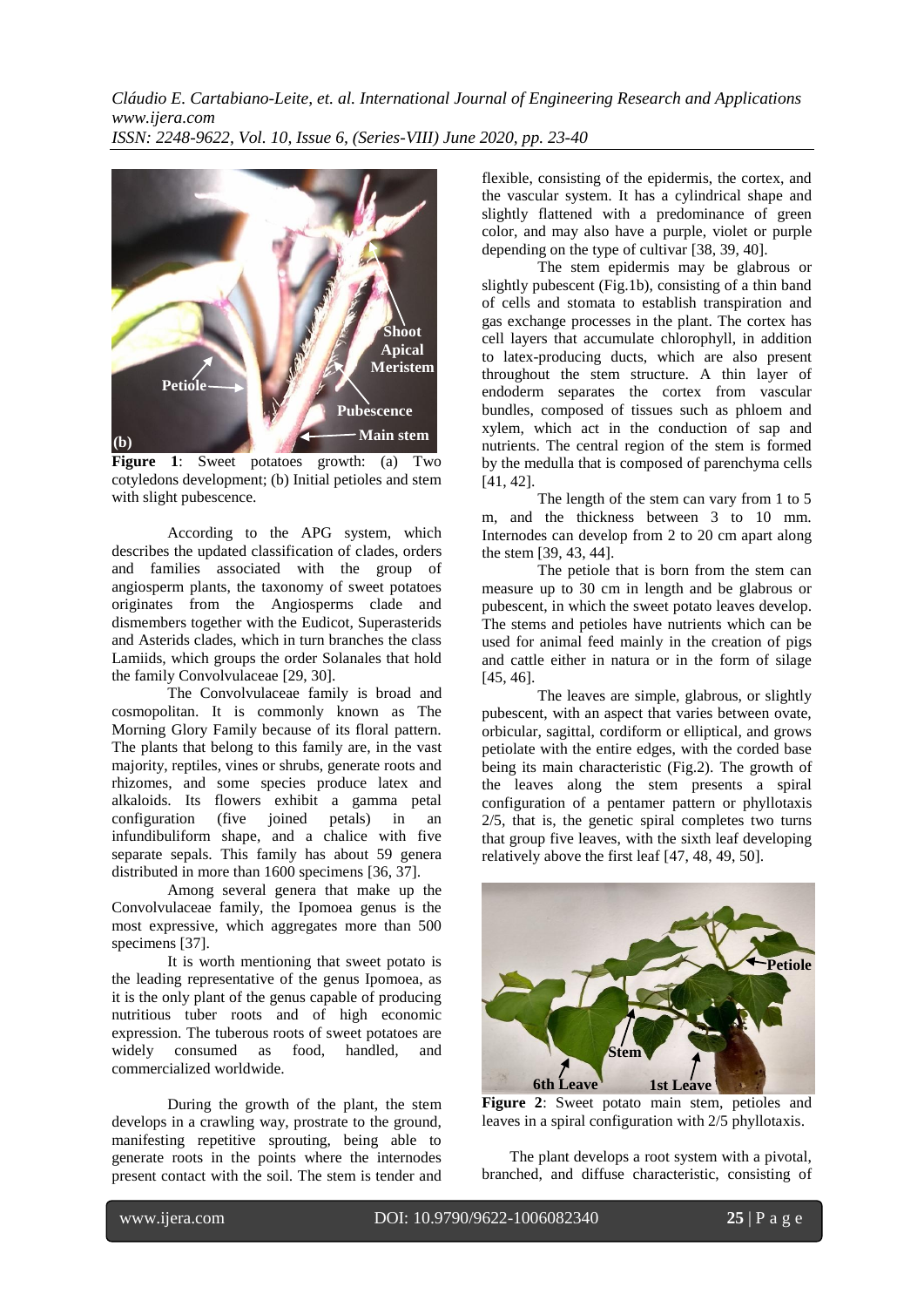the main root, secondary and tertiary roots, reaching up to 90 cm in depth (Fig.3). The development of the roots follows the characteristics of dicotyledonous plants, with the formation of an axial root (storage root) qualified as a tuberous root that is an elongated, round or fusiform shape, highlighted by the high thickness, and the absorbent roots (pencil and fibrous roots), which are abundant and branched and work on the extraction and transportation of water and nutrients from the soil to the plant [1, 44, 45, 51].



**Figure 3**: Sweet potato pivoting root system.

Absorbent roots are formed from tissues that have meristematic cells. The exchange rate meristem is responsible for the formation of absorbent roots. The axial root develops from the intense activity of primary, secondary, and tertiary meristematic cells, together with the action of conduction tissues xylem and phloem [1, 44, 52].

Tuberous roots can vary both in length and diameter, as well as in the color of the skin and color of the pulp depending on the type of cultivar. The roots that develop from the internodes are called adventitious roots and are relatively thicker than the basal roots due to the intense activity of cells in the lateral meristem. The same cultivar can show variation in morphology, and the number of roots between different plants also between plants originated from clones [1, 44, 45, 51].

The development of the thickness of the tuberous roots occurs due to the activity of cambial cells of the secondary meristem particularly the cork cambium the vascular cambium and the anomalous cambium. The cork cambium is a lateral meristem that acts in the generation of outer layers of cork cells, forming mainly the periderm that contributes to the protection of the root. The vascular cambium has thick walls that form a circular structure at the

root, generating secondary phloem on the outside and parenchyma cells on the inside. Anomalous cambium is a term used to designate cells of the secondary meristem with atypical growth [52, 53, 54].

The primary tissues that constitute the tuberous roots are the periderm, vascular bundles, the tracheids, the sieve cells (especially the sievetube members located in the phloem) and the laticifers. The constitution of the tuberous root is varied and heterogeneous, also including the xylem and phloem tissues, reserve parenchyma, external protective epidermis, and secondary periderm, among other tissues [52, 53, 55].

The sweet potato peel is about two millimetres thick and consists of a small number of cell layers. The outer part of the bark is called the skin and is more easily detached from the root. However, the exclusive removal of the peel portion is not straightforward because the boundary between the peel and the upper pulp threshold is not always evident, thus causing part of the pulp to detach from the peel [52].

The surface of the tuberous root bark is generally smooth, but it can present horizontal and vertical constrictions depending on the cultivar and the management of cultivation. The peel can vary in color from purple, white, cream, yellow, orange, brown, and even reddish peel. The pulp may be white, cream, yellow, orange, or purple, depending on the cultivar. The color variation of the pulp is due to the presence of bioactive compounds with a pigment characteristic, such as anthocyanins and carotenoids [1, 44, 56, 57, 58].

#### **III. HISTORICAL ASPECTS**

The legitimate geographical origin alluding to the appearance of sweet potatoes is unknown. This topic is current, relevant, and controversial.

The central hypothesis indicates that the plant comes from the Americas, along regions that cover part of Central America and South America. Archaeological studies and the analysis of food<br>fragments present in ancient caves and fragments present in ancient caves and archaeological sites in Chilca, Peru, indicate the probable presence of sweet potato in this region, still in the Neolithic period, about 8,000 years B.C. [10, 12, 44, 59, 60, 61, 62, 63, 64, 65, 66].

According to Austin[11] the evolution of sweet potatoes is linked to the development of peoples that inhabited the Yucatán Peninsula in southeastern Mexico and the mouth of the Orinoco River which has a large part in the Delta Amacuro state northwest of Venezuela around 5,000 BC. Records show that sweet potatoes were present in the group of foods produced by inhabitants of Peru,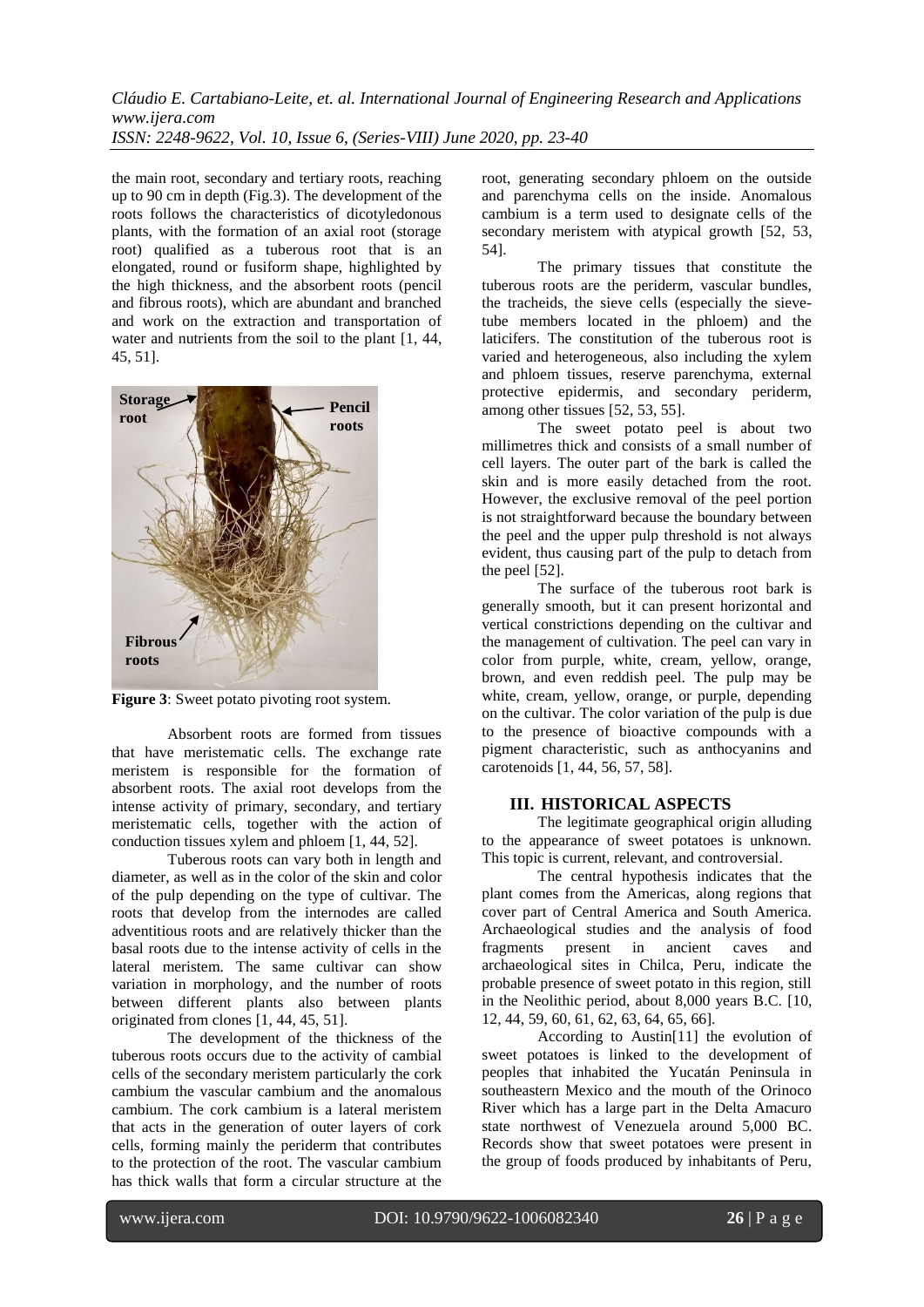around 750 A.D., employing subsistence agriculture [66, 67, 68].

Seeking to understand the origins of the evolution of sweet potatoes, Srisuwan, Sihachakr and Siljak-Yakovlev[64] studied the organization of plant chromosomes *Ipomoea* spp., and describe that the probable origin of sweet potatoes stems from the crossing between wild *Ipomoea*, *Ipomoea trifida* showed greater genetic proximity to *Ipomoea batatas*. Likewise, Roullier et al.[69] analyzed the genetics of sweet potato cultivars from regions in Mexico to Peru and observed that the genetic evolution of accessions of Ipomoea potatoes results from the crossing of the species with another Ipomoea spp.

This hypothesis was corroborated by the work of Yang et al.[70] which used computational algorithms and techniques for gene synthesis from sequences between Ipomoea potatoes and Ipomoea nil. It was able to solve more than 75% of the sequential genomic assembly of the sweet potato, developing a pioneer model with 15 pseudochromosomes. The authors raise the hypothesis that<br>the hexaploid domesticated sweet potato the hexaploid domesticated sweet potato  $(B_1B_1B_2B_2B_2B_2)$ , arose from the cross between a diploid wild parent (*Ipomoea trifida*) and a tetraploid wild parent (*Ipomoea batatas*), followed by two duplication events of the entire genome that probably occurred in the period between 800 and 500 thousand years B.C.

Srivastava, Mehrotra and Dilcher[71] analyzed leaf fossils found in archaeological sites in Meghalaya, in eastern India, which were dated to the Paleocene period, around 57 million years B.C. During this period, the Meghalaya region was part of the supercontinent East Gondwana. The researchers identified that the fossils refer to leaves of plants of the family Convolvulaceae, and have similar morphology to leaves of plants of Ipomoea spp. The study presents a hypothesis that the genus Ipomoea may have originated in Asia and that, probably, sweet potatoes may have evolved from this region, and not from the Americas.

On the other hand, another controversial topic involving the sweet potato's history concerns its emergence and dispersion throughout Oceania.

In the Polynesian region, the cultivation of sweet potatoes was already practiced by ancient inhabitants even before the arrival of western explorers. A hypothesis for the arrival of sweet potatoes in the Polynesian region says that Polynesian navigators crossed the Pacific Ocean to the Americas and that, probably, during their return, they transported seed branches or tuberous roots in the budding stage which were distributed to several islands in the region such as the Cook Islands, Northern Mariana Islands, New Zealand, Hawaii,

Rapa-Nui (Easter Island) [7, 12, 52, 72, 73, 74, 75, 76, 77, 78].

Evidence revealed the presence of sweet potatoes in the diet of ancestral peoples who inhabited the remote Easter Island. The analysis of the dental calculus of human fossils, recovered from archaeological sites present on the island[79] revealed the deposition of starch granules as the analysis of these starch granules showed compatibility with the starch present in tuberous sweet potato roots [80, 81].

Molecular studies are also carried out to clarify the casualties concerning the global dispersion of sweet potatoes, based on the evaluation of the genetic relationship that exists between species that occupy different regions.

In recent work, Muñoz-Rodríguez et al.[82] studied the phylogenetic evolution of sweet potatoes from the genome analysis of 199 samples, one of which is from the Society Islands (French Polynesia), collected in 1769 by members of the expeditionary corps of the illustrious British explorer James Cook. The researchers shared the perspective that sweet potato strains from the Americas and Polynesia separated at least 100,000 years BC. This theory supports the possibility that sweet potatoes arose in the Polynesian region even before humans.

Miryeganeh and collaborators[83] studied the dispersion over long distances of a plant of the family Convolvulaceae and genus Ipomoea, of which sweet potatoes are part. The authors raise the hypothesis that the cosmopolitan presence of plants of this genus is due to branches and seeds that, possibly, were carried by sea currents and were deposited in the coastal region of different parts of the world, also highlighting the importance of pollen dissemination for angiosperms grouped in this family and genus

#### **IV. SWEET POTATOES WORLD PRODUCTION**

Sweet potato is a rustic food crop, capable of growing and producing tuberous roots in poor soils and with low investment in agricultural inputs. The high productive yield is due, in part, to the plant's efficiency in converting energy per unit area, per unit time. This characteristic contributes to its cultivation being carried out in more than 100 countries, mainly in underdeveloped countries where agriculture lacks technology [12, 51, 84].

In countries in Asia, Africa and the Americas, sweet potatoes have fundamental importance as a staple food, used to supply the domestic market and widely used as a food supplement in the diet of several inhabitants [85, 86].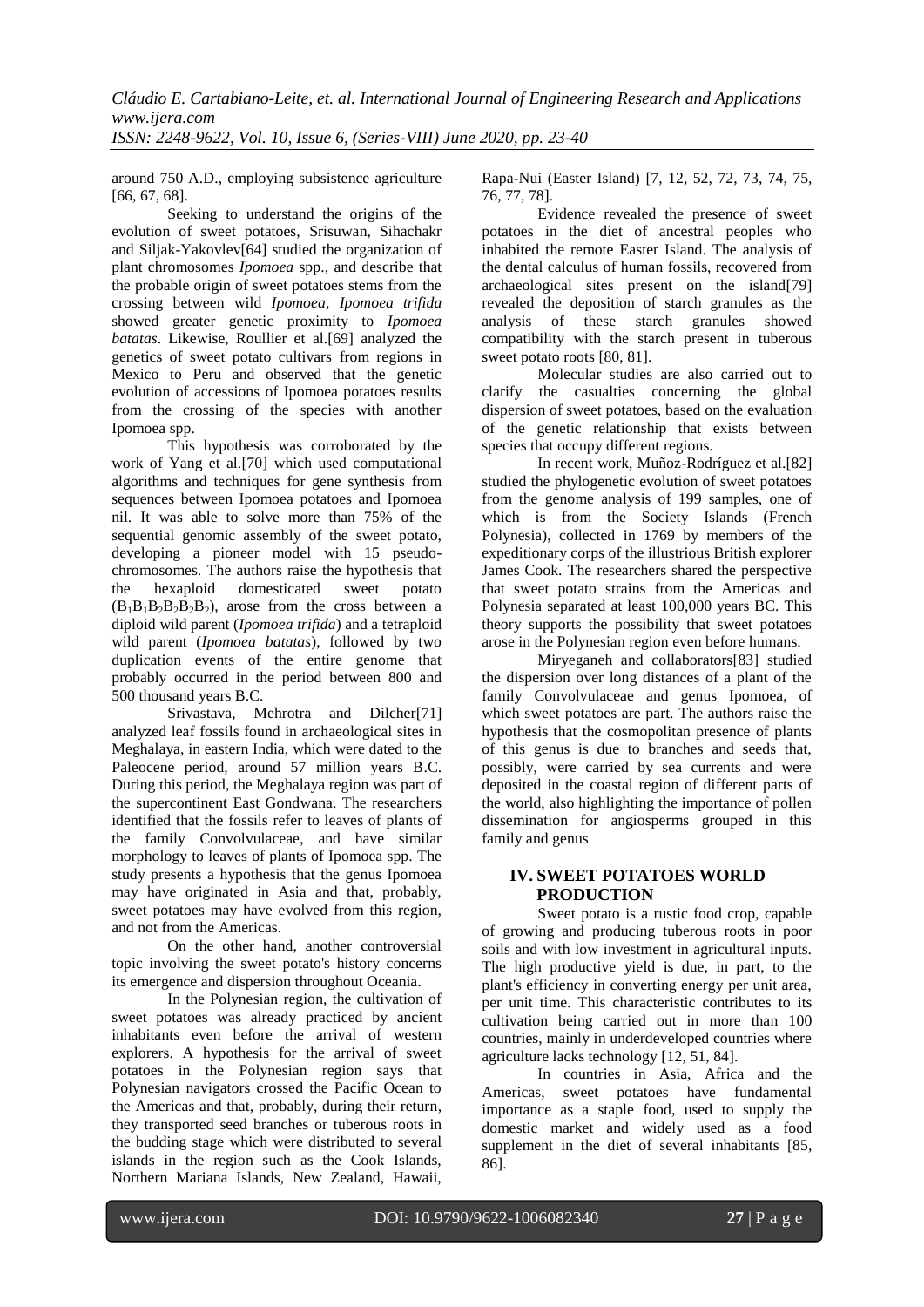According to data made available by the Food and Agriculture Organization (FAO), in 2018, more than 91 million tons of sweet potatoes were produced worldwide, with a harvest area of around 8 million hectares[2], indicating that the global production of sweet potatoes showed an average yield of about 11 tons per hectare.

Regarding the continents that produce sweet potatoes, Asia has the largest productive share, with the generation of 66% of the total harvest of 2018. Africa is also a continent that shows a large production of sweet potatoes, representing 28.3% of the total produced in that year. The Americas produced approximately 4.6%, Oceania 1% and Europe 0.1% [2].

It is worth mentioning that sweet potato production in Europe tends to be impaired due to the low temperatures that predominate in most countries that make up the continent. Sweet potato is a crop produced on a large scale in the tropics, including countries located in warm temperate zones. For the optimal development of the plant, it is recommended that the cultivation soil has a temperature between 15°C to 29°C, and the environment has a temperature variation between 24°C to 30°C [87].

Among the countries that grow sweet potatoes, China (Central China) stands out as the largest producer, followed by countries located on the African and Asian continents [2]. Table 1 shows the ten countries that most produced sweet potatoes in 2018.

China leads, since 1961 (beginning of the available historical series) to the present day the world production of sweet potatoes [2]. According to information made available in the Statistical Yearbook of China, in 2018, the per capita consumption of tubers by the country's population was about 2.6 kg [88, 89, 90].

China uses a large part of its sweet potato crop as a raw material for animal feed production, starch production and pasta production. Sweet potato branches and leaves are also used for animal feed, especially in pig farming [16, 91].

**Table 1** - The ten countries that most produced sweet potatoes in the world in 2018

| $\frac{1}{2}$ week polaroes in the world in 2010<br><b>Countries</b> | <b>Production</b> (t) |
|----------------------------------------------------------------------|-----------------------|
| Central China                                                        | 53,009,345            |
| Malawi                                                               | 5,668,543             |
| Nigeria                                                              | 4,029,909             |
| United Republic of Tanzania                                          | 3,834,779             |
| Ethiopia                                                             | 1,834,619             |
| Indonesia                                                            | 1,806,389             |
| Uganda                                                               | 1,529,608             |
| India                                                                | 1,400,281             |
| Viet Nam                                                             | 1,374,664             |

| Angola              | 1,274,871 |
|---------------------|-----------|
| <b>Source:</b> [2]. |           |

Malawi is a country located on the African continent and, like China, it also shows high production of sweet potatoes. According to Table 1, considering the number of sweet potatoes produced in 2018 in a harvest area of around 283,187 hectares[2], Malawi shows average productivity of around 20 tons per hectare, exceeding the world average.

In Malawi, sweet potatoes are commonly grown using crop rotation techniques with maize and beans. The main crop is ploughed during the period between October and March since the second crop is usually produced in mid-July to September [92, 93].

The significant production of sweet potatoes in Malawi reflects the spread of programs aimed at the development of local agriculture. In the early 1990s, the country was afflicted with a severe drought, which caused insufficient propagating material. Thus, starting in 1992, public agents concentrated their efforts on projects aimed at the distribution of cassava and sweet potato seeds among farmers. As a result, between 1994 and 1995, the sweet potato cultivation area grew by 63%, and production increased by 92% [94, 95].

Agricultural development programs in Malawi provided support to boost food production in the country while contributing to increasing farmers' incomes and combating malnutrition. Thus, sweet potato has become a significant crop for the country's food security [94, 96, 97].

In Latin America, the sweet potato crop is fundamental to the composition of the population's base food group. Regarding sweet potato production in the American continent, the major countries that produced sweet potatoes in 2018 were: United States of America (USA), Brazil, Haiti, Cuba, Argentina, Peru, Uruguay, Mexico, Dominican Republic and Paraguay, respectively [2].

It is worth mentioning that Brazil is the second major sweet potato producer in the Americas.

#### **V. AGRICULTURAL RESEARCH AND SWEET POTATOES PRODUCTION IN BRAZIL**

According to data provided by the Brazilian Institute of Geography and Statistics (IBGE), Brazil produced, in 2018, more than 741 thousand tons of sweet potatoes [98].

Table 2 shows the results of Brazilian sweet potato production from the beginning of the historical series to the most recent data.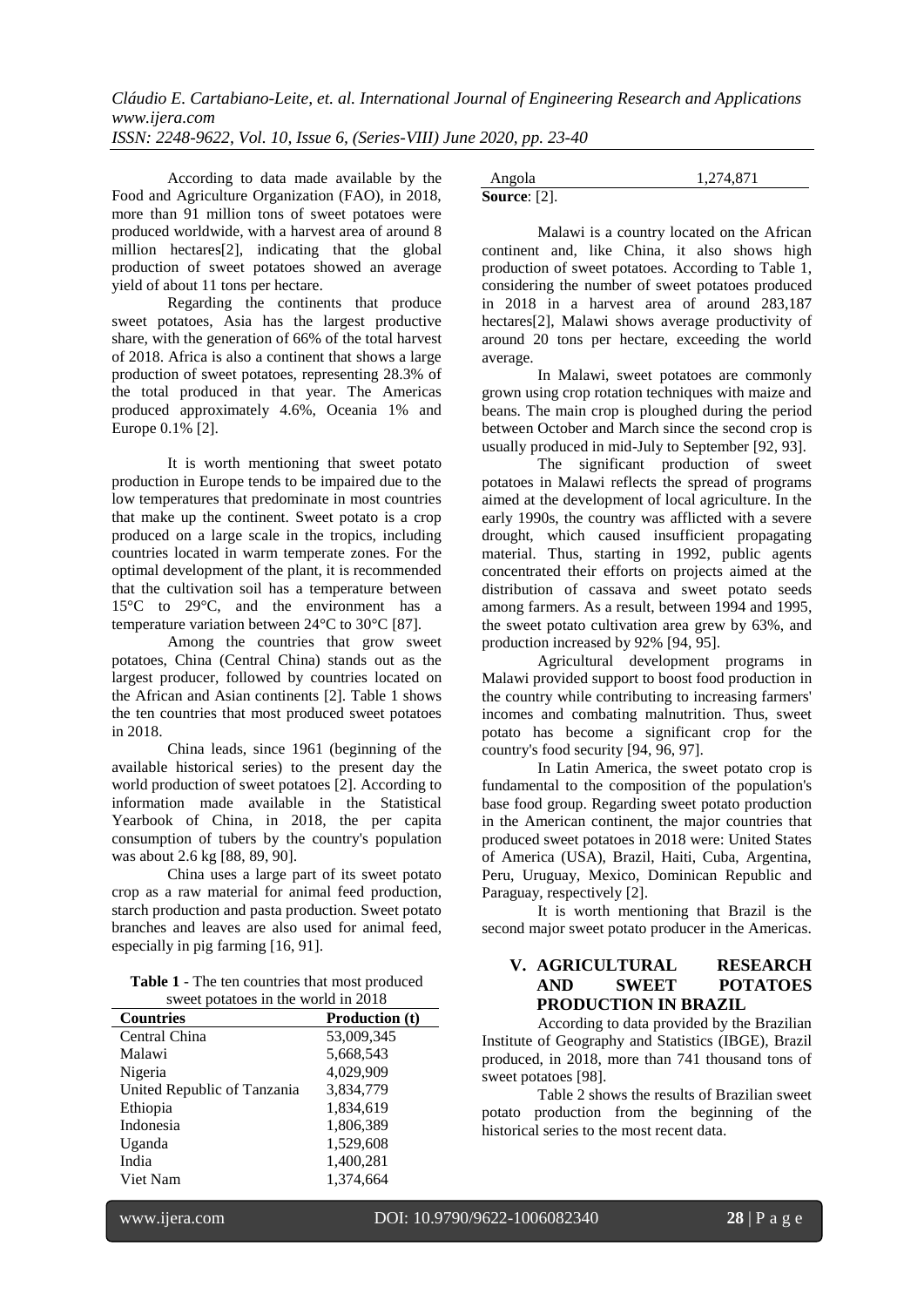*ISSN: 2248-9622, Vol. 10, Issue 6, (Series-VIII) June 2020, pp. 23-40*

|      | 1 2 U U W<br>2010     |
|------|-----------------------|
| Year | <b>Production</b> (t) |
| 1988 | 677,240               |
| 1989 | 682,152               |
| 1990 | 636,691               |
| 1991 | 622,432               |
| 1992 | 603,347               |
| 1993 | 575,872               |
| 1994 | 655,613               |
| 1995 | 619,186               |
| 1996 | 414,283               |
| 1997 | 490,087               |
| 1998 | 444,925               |
| 1999 | 472,422               |
| 2000 | 484,443               |
| 2001 | 484,719               |
| 2002 | 498,046               |
| 2003 | 533,165               |
| 2004 | 538,503               |
| 2005 | 513,646               |
| 2006 | 518,541               |
| 2007 | 529,531               |
| 2008 | 548,438               |
| 2009 | 477,472               |
| 2010 | 495,182               |
| 2011 | 544,820               |
| 2012 | 479,425               |
| 2013 | 505,350               |
| 2014 | 525,814               |
| 2015 | 595,977               |
| 2016 | 672,866               |
| 2017 | 780,461               |
| 2018 | 741,203               |

**Table 2** - Brazilian sweet potato production between 1988 to 2018

**Source:** [98].

According to Table 2, it is possible to identify that, in 2017, the Brazilian sweet potato crop reached the peak of production compared to the historical series. Considering the numbers between 2012 and 2017, Brazil sweet potato productivity growth more than 38%. However, there was a slight decrease of 5% between the 2017-2018 Brazilian sweet potato production.

Perhaps, the recent growth of Brazilian sweet potato production was directly driven by consumer demand. The sale of tuberous roots occurs mainly in fresh conditions, and most of the flow of the national harvest is carried out through the retail food trade in State Supply Centers (CEASAs), grocery and horticultural markets [99, 100].

On the other hand, agronomic research that seeks to improve production management and available sweet potato cultivars can contribute substantially to leverage productivity indexes, strengthen the production chain and boost the implantation of commercial crops of economic

expression, stimulating greater commercial product availability [101].

In 1975, the State Research Execution Unit (UEPAE) in the city of Brasília, initiated research work aimed at improving vegetables. In 1981, UEPAE-Brasília became the National Center for Research on Vegetables and promoted, between 1982-1983, preliminary research aimed at improving sweet potatoes. Later, UEPAE-Brasília would become EMBRAPA-Hortaliças [102].

In 1978, UEPAE-Manaus began researching sweet potatoes to assess the productive potential of the crop for the state of Amazonas. The pioneering work carried out by UEPAE-Manaus sought to establish the cultivation consortium between sweet potatoes and guarana to provide good soil coverage and ensure higher profitability for the local farmer [103, 104].

studied the cultivation characteristics and the production potential of six sweet potato cultivars in firm lands in the state of Amazonas. Two cultivation experiments were implemented at different times of the year (May and September), with the planting the slips on rows spaced 1 m apart, and 0.50 m between plants, with the application of fertilizer. The May experiment was harvested after 90 days, and the experiment started in September was harvested after 120 days, which showed higher yield and ranged from 16,520 to 32,900 kg/ha. The researcher pointed out that the cultivation of sweet potatoes in Amazonas arouses great interest when considering the generation of raw material to produce flour [106], as well as to produce alcohol.

The Agronomic Institute of Paraná (IAPAR) has also been conducting agronomic research since the 1980s for the improvement and introduction of sweet potato cultivars that are suitable for cultivation in the state of Paraná [107].

Souza[108], evaluated the potential of seven sweet potato genotypes for the city of Ponta Grossa/Paraná, which were cultivated in low fertility soil between 1993-1994. Sweet potatoes were evaluated based on agronomic, commercial, and culinary characteristics. The author comments that the productive yield of the genotypes varied between 13.7 to 21.7 t / ha, while the commercial yield of the tuberous roots varied between 43 to 83% of the total production.

Since 1975, the Santa Catarina Agricultural Research Corporation (EMPASC) has been carrying out research and rural extension work to strengthen the agricultural chain. Later, EMPASC became the Agricultural Research and Rural Extension Corporation of Santa Catarina (EPAGRI). EPAGRI owns the Sweet Potato Germplasm Active Bank (BAG-sweet potato), which was created in 1984,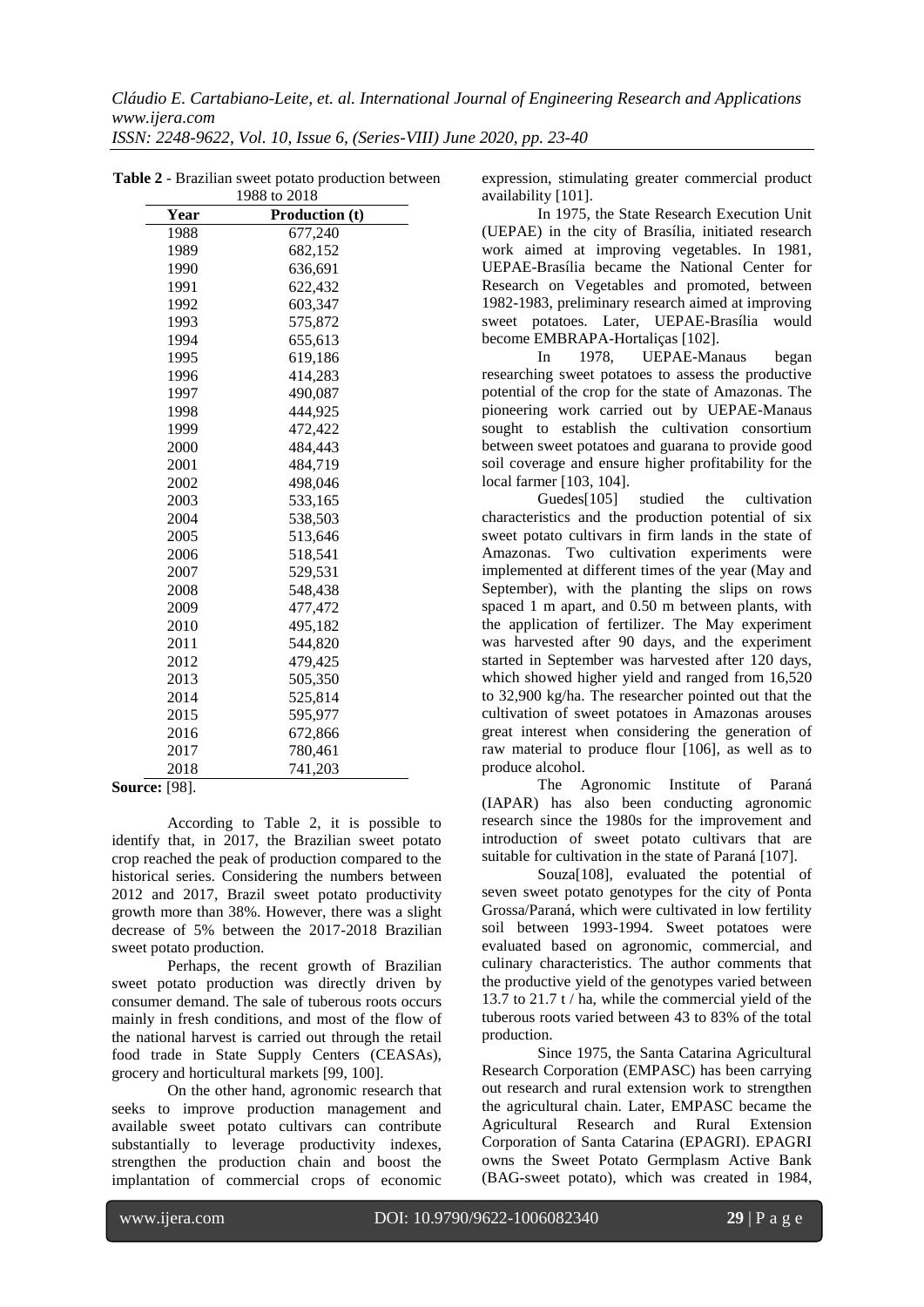with the collection of cultivars from Santa Catarina and subsequent introduction of cultivars from other countries such as Argentina and Peru, enabling new crosses and obtaining genetically improved cultivars [109].

The cultivars obtained through genetic improvement are oriented to cultivation in Brazilian soil with agronomic benefits such as higher resistance to pests, tolerance to water scarcity, stability in the propagation material and high productivity, together with the biofortification of nutrients (Fig.3). These characteristics contribute to making the sweet potato crop attractive to the producer and the consumer [110, 111, 112, 113].



**Figure 3:** Sweet potato propagation material example: sprouted tuberous root.

Montes et al.[114] published a case study in the city of São Paulo and reported that the cultivation of sweet potatoes has great importance in the generation of jobs in the field due to the need for labor during mining. In this study, the use of machinery stands out as the main cost item for the producer.

Nunes et al.[115], evaluated the productivity index of sweet potato genotypes with potential for biofortification, from cultivars that stood out in previous research[116], which come from the germplasm bank of Embrapa-Tabuleiros Costeiros in Sergipe. Among the 17 genotypes evaluated in shallow and low fertility soil, 15 showed good productivity of tuberous roots.

The Ministry of Agriculture, Livestock and Supply (MAPA) acts, through the National Registry of Cultivars (RNC), to control the production and commercialization of seeds and seedlings of new plants obtained in agricultural research (MAPA, 2020).

The new cultivars registered with the RNC are authorized to sell seeds and seedlings for cultivation. Table 3 shows the 29 Brazilian sweet potato cultivars.

| Table 3 - Brazilian sweet potato cultivars                                                                            |                                                       |                                    |
|-----------------------------------------------------------------------------------------------------------------------|-------------------------------------------------------|------------------------------------|
| Cultivar                                                                                                              | Holder*                                               | <b>Register</b>                    |
| Amanda                                                                                                                | <b>UFT</b>                                            | 22593                              |
| Ana Clara                                                                                                             | <b>UFT</b>                                            | 22594                              |
| Barbara                                                                                                               | <b>UFT</b>                                            | 22595                              |
| Beatriz                                                                                                               | <b>UFT</b>                                            | 22596                              |
| Beauregard                                                                                                            | <b>EMBRAPA</b>                                        | 26934                              |
| Brazlândia branca                                                                                                     | <b>EMBRAPA</b>                                        | 07840                              |
| Brazlândia rosada                                                                                                     | <b>EMBRAPA</b>                                        | 07841                              |
| Brazlândia roxa                                                                                                       | <b>EMBRAPA</b>                                        | 07852                              |
| <b>BRS</b> Amélia                                                                                                     | <b>EMBRAPA</b>                                        | 27313                              |
| <b>BRS</b> Cuia                                                                                                       | <b>EMBRAPA</b>                                        | 27315                              |
| <b>BRS</b> Fepagro viola                                                                                              | <b>EMBRAPA</b>                                        | 33889                              |
| <b>BRS</b> Gaita                                                                                                      | <b>EMBRAPA</b>                                        | 33890                              |
| <b>BRS Rubissol</b>                                                                                                   | <b>EMBRAPA</b>                                        | 27314                              |
| Carolina Vitoria                                                                                                      | <b>EMBRAPA</b>                                        | 22597                              |
| Coquinho                                                                                                              | <b>EMBRAPA</b>                                        | 07849                              |
| Duda                                                                                                                  | <b>UFT</b>                                            | 22598                              |
| Iapar <sub>69</sub>                                                                                                   | <b>IAPAR</b>                                          | 02322                              |
| Iapar 70                                                                                                              | <b>IAPAR</b>                                          | 02323                              |
| Izabela                                                                                                               | <b>UFT</b>                                            | 22600                              |
| Julia                                                                                                                 | <b>UFT</b>                                            | 22599                              |
| Livia                                                                                                                 | <b>UFT</b>                                            | 22591                              |
| Marcela                                                                                                               | <b>UFT</b>                                            | 22592                              |
| Princesa                                                                                                              | <b>EMBRAPA</b>                                        | 06495                              |
| SCS367 Favorita                                                                                                       | <b>EPAGRI</b>                                         | 27465                              |
| SCS368 Ituporanga                                                                                                     | <b>EPAGRI</b>                                         | 27464                              |
| SCS369 Águas Negras                                                                                                   | EPAGRI                                                | 27463                              |
| SCS370 Luiza                                                                                                          | <b>EPAGRI</b>                                         | 32952                              |
| SCS371 Katiy                                                                                                          | <b>EPAGRI</b>                                         | 32953                              |
| SCS372 Marina<br>$\overline{\mathbf{r} \cdot \mathbf{r}}$<br>$\mathbf{r}$ $\mathbf{r}$<br>$\Delta x$<br><b>ILLUID</b> | <b>EPAGRI</b><br>$\mathbf{r}$<br>$\ddot{\phantom{a}}$ | 32954<br>$\mathbf{r}$<br>$\cdot$ . |

**\*** UFT: Federal University of Tocantins; EMBRAPA: Brazilian Agricultural Research Corporation; IAPAR: Paraná Agronomic Institute; EPAGRI: Santa Catarina Agricultural Research and Extension Company **Source**: [117].

Azevedo et al.[118] analyzed 65 genotypes of sweet potatoes from the germplasm bank of the Federal University of Jequitinhonha and Mucuri Valley (UFVJM) according to the agronomic performance of the plants, mainly regarding the total root productivity, a factor of greater importance under the view of commercial production. The authors point out that the genotypes showed improvements in agronomic performance. However, crop management and environmental effects can directly influence the productivity of tuberous roots.

Reddy et al.[119] evaluated the morphological characteristics of plants from 15 sweet potato cultivars, cultivated in clayey and silty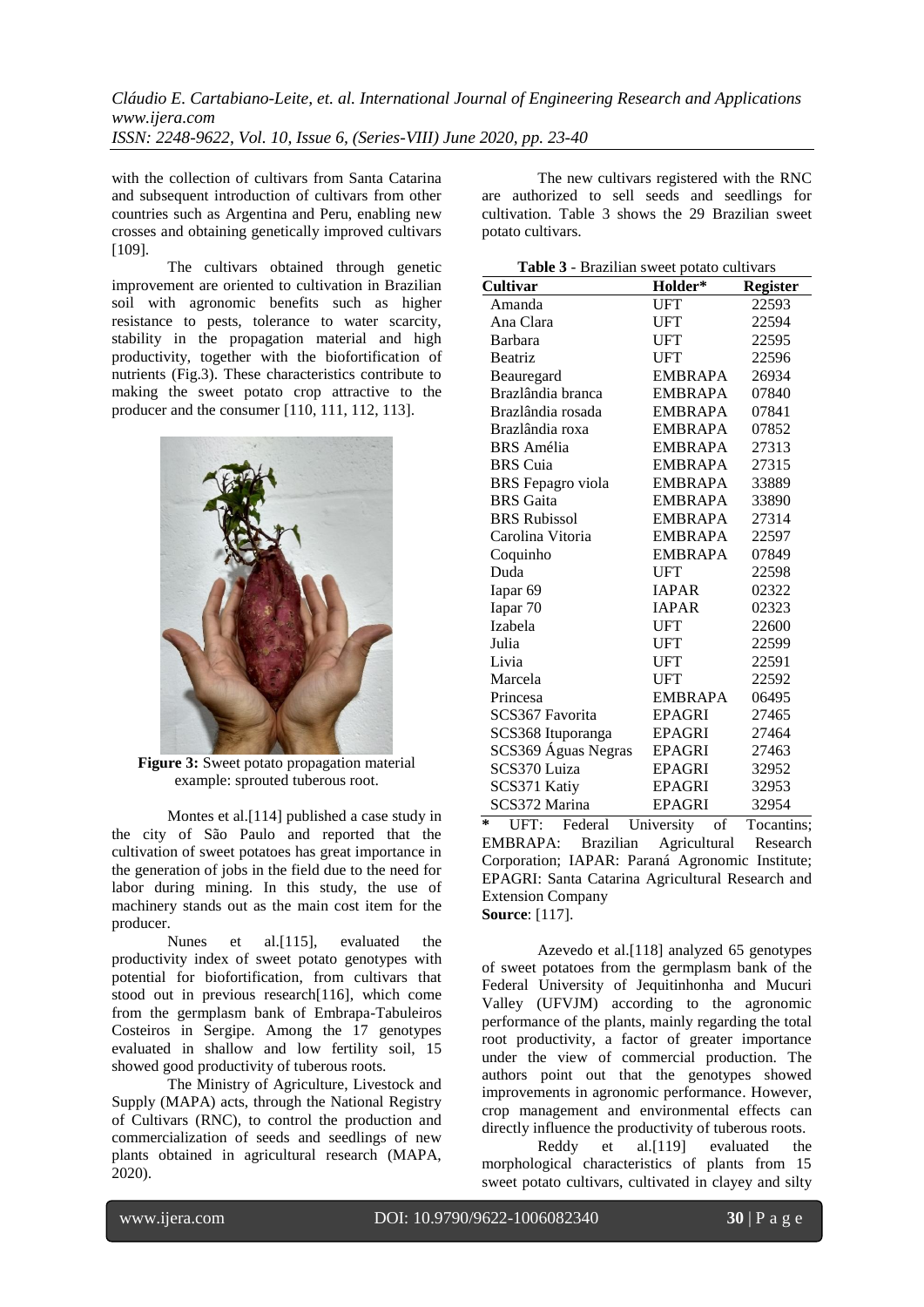*ISSN: 2248-9622, Vol. 10, Issue 6, (Series-VIII) June 2020, pp. 23-40*

soil, with pH 6.8 and a 120-day production cycle. The authors observed that the yield of tuberous roots has a positive correlation with the morphological characteristics of the plant, such as plant length, number of leaves and shoots. Furthermore, the plants with the highest yield produced tuberous roots with white and cream pulp, while the plants with the lowest yield generated roots with purple and orange pulp.

It is worth mentioning that the research for genetic improvement of sweet potatoes that seek to obtain new cultivars with excellent productive and nutritional performance can contribute to improving the interest of the rural producer in planting the crop inducing an increase in the commercial availability of sweet potatoes.

## **VI. SWEET POTATO NUTRITIONAL QUALITY AND SOCIAL RELEVANCE**

Sweet potato is a food of high nutritional value and consumed worldwide. It is rich in vitamin C and vitamin A (orange-fleshed sweet potato), and a source of energy, fiber, vitamin B5 (pantothenic acid), vitamin B6 (pyridoxine), and potassium. Colored-fleshed sweet potatoes also have bioactive compounds that help to maintain consumer health [120, 121].

The United States Department of Agriculture (USDA) provides information about the nutritional composition of various types of food, including their primary means of consumption, through the database called FoodData [122].

Table 4 presents the sweet potato nutritional composition data provided by USDA-FoodData, under the circumstances of raw and cooked food, highlighting only the nutrients available in the tuberous roots.

| <b>Table</b> $4$ – Sweet potato raw and cooked with skin |  |
|----------------------------------------------------------|--|
| nutritional composition                                  |  |

| Composition*         | <b>Sweet potato</b> | Sweet             |
|----------------------|---------------------|-------------------|
|                      | raw                 | potato            |
|                      |                     | cooked/skin       |
|                      | (100g)              | (100g)            |
| Water                | 77.28 g             | 75.78 g           |
| Energy               | 86 kcal             | 90 kcal           |
| Protein              | 1.57 g              | $2.01$ g          |
| Total lipid (fat)    | $0.05$ g            | $0.15$ g          |
| Ash                  | $0.99$ g            | $1.35$ g          |
| Carbohydrate         | $20.12$ g           | $20.71$ g         |
| Fiber, total dietary | 3.0 <sub>g</sub>    | 3.3 <sub>g</sub>  |
| Sugars               | 4.18 <sub>g</sub>   | $6.48$ g          |
| Sucrose              | 2.52 g              | 2.28 <sub>g</sub> |
| Glucose (dextrose)   | $0.96$ g            | $0.57$ g          |
| Fructose             | 0.7 g               | $0.5$ g           |
| Maltose              | 0 <sub>g</sub>      | $3.12$ g          |
| Starch               | $12.65$ g           | $7.05$ g          |

| Calcium, Ca         | 30 mg           | 38 mg       |
|---------------------|-----------------|-------------|
| Iron, Fe            | $0.61$ mg       | $0.69$ mg   |
| Magnesium, Mg       | $25$ mg         | 27 mg       |
| Phosphorus, P       | 47 mg           | 54 mg       |
| Potassium, K        | 337 mg          | 475 mg      |
| Sodium, Na          | $55$ mg         | 36 mg       |
| Zinc, Zn            | $0.3$ mg        | $0.32$ mg   |
| Copper, Cu          | $0.151$ mg      | $0.161$ mg  |
| Manganese, Mn       | 0.258 mg        | $0.497$ mg  |
| Selenium, Se        | $0.6 \mu$ g     | $0.2 \mu$ g |
| Vitamin C           | $2.4$ mg        | 19.6 mg     |
| Thiamin             | $0.078$ mg      | $0.107$ mg  |
| Riboflavin          | $0.061$ mg      | $0.106$ mg  |
| Niacin              | $0.557$ mg      | 1.487 mg    |
| Pantothenic acid    | $0.8$ mg        | $0.884$ mg  |
| Vitamin B-6         | $0.209$ mg      | 0.286 mg    |
| Folate, total       | $11 \mu g$      | 6 µg        |
| Choline, total      | 12.3 mg         | 13.1 mg     |
| <b>Betaine</b>      | 0 <sub>mg</sub> | 34.6 mg     |
| Vitamin A           | 709 μg          | 961 µg      |
| β-Carotene          | 8509 µg         | 11509 µg    |
| $\alpha$ -Carotene  | 7 µg            | 43 µg       |
| Vitamin E           | $0.26$ mg       | $0.71$ mg   |
| $\beta$ -Tocopherol | $0.01$ mg       | $0.01$ mg   |
| α-Tocotrienol       | $0.01$ mg       | $0.02$ mg   |
| Vitamin K           | $1.8 \mu$ g     | $2.3 \mu g$ |
| FAS*                | $0.018$ g       | $0.052$ g   |
| FAM*                | $0.001$ g       | $0.002$ g   |
| FAP*                | $0.014$ g       | $0.092$ g   |
| Tryptophan          | $0.031$ g       | $0.04$ g    |
| Threonine           | $0.083$ g       | $0.107$ g   |
| Isoleucine          | $0.055$ g       | $0.07$ g    |
| Leucine             | $0.092$ g       | $0.118$ g   |
| Lysine              | $0.066$ g       | $0.084$ g   |
| Methionine          | $0.029$ g       | $0.037$ g   |
| Cystine             | $0.022$ g       | $0.028$ g   |
| Phenylalanine       | $0.089$ g       | 0.114 g     |
| Tyrosine            | $0.034$ g       | $0.044$ g   |
| Valine              | $0.086$ g       | $0.11$ g    |
| Arginine            | $0.055$ g       | $0.07$ g    |
| Histidine           | $0.031$ g       | 0.039 g     |
| Alanine             | $0.077$ g       | 0.099 g     |
| Aspartic acid       | $0.382$ g       | 0.488 g     |
| Glutamic acid       | $0.155$ g       | $0.198$ g   |
| Glycine             | $0.063$ g       | $0.081$ g   |
| Proline             |                 | $0.067$ g   |
| Serine              | $0.052$ g       | $0.113$ g   |
|                     | $0.088$ g       |             |

**\*** FAS: Fatty acids, total saturated; FAM: Fatty acids, total monounsaturated; FAP: Fatty acids, total polyunsaturated

**Note:**  $g =$  grams;  $mg =$  milligrams;  $\mu g =$  micrograms. **Source:** [122].

It is noteworthy that the sweet potato is a nutritious food and of high energy value. The natural tuberous roots have a high content of starch, complex carbohydrates, and fibers, as well as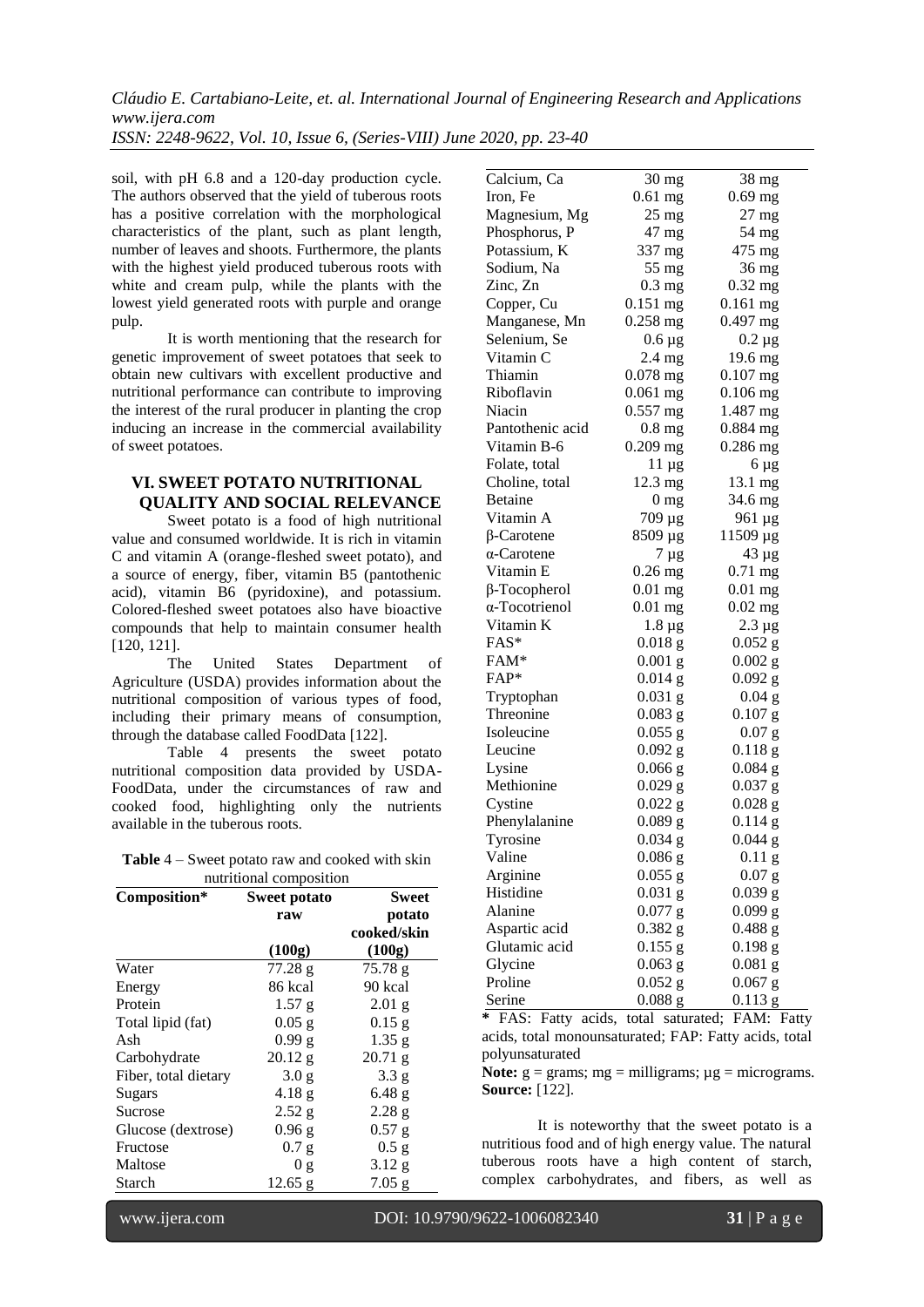minerals and vitamins. When sweet potatoes are cooked, there is a variation in micronutrient density, with an increase in the content of some minerals and vitamin C.

The predominant component of sweet potato on a dry basis is starch, which can vary between 65% to 89% of the composition in different cultivars. Starch is a type of carbohydrate made up of glycosidic chains, which form two portions of polysaccharides called amylose and amylopectin. Starch is considered as the primary energy reserve of plants. The sweet potato starch provides energy to the body, especially when the tuberous roots are subjected to cooking, as the starch chains are transformed into maltose (Table 4), which increases the glycemic index of this food [123, 124, 125, 126].

Sweet potato leaves and branches also have several micronutrients and bioactive compounds. The physicochemical composition of the leaves reveals the presence of several nutrients such as vitamins and minerals, in addition to fibers and bioactive compounds. Sweet potato leaves are consumed as food, especially by inhabitants of countries in the African continent, Asia, and Pacific Ocean islands [127]. The branches and leaves also have a suitable fermentation profile to be used in the production of silage for animal feed [46].

Sun et al.[128], evaluated the nutritional composition of leaves of 40 Chinese sweet potato cultivars and identified a high content of protein, sodium, potassium, and polyphenols. The authors suggest that the consumption of sweet potato leaves may help to combat malnutrition problems in underdeveloped countries.

The tremendous social relevance of sweet potatoes becomes evident when considering the nutritional requirement of the human being combined with the commitment to food production. Sweet potatoes are a convenient food to be used as a nutritional supplement in the diet of vulnerable people.

Countries and international institutions invest in public policies and social projects to aid populations that have problems related to malnutrition, mainly for the group of women, pregnant women, lactating women, and children. The projects seek to promote improvements in the diet by encouraging the production and consumption of nutritious foods, which can prove to guarantee positive effects for the consumer's health [129].

In this sense, sweet potato is a food capable of filling the deficiency of important nutrients for the maintenance of metabolism, as is the case of retinol, also known as vitamin A.

Hypovitaminosis A is considered a severe health problem in several countries that make up the region known as Sub-Saharan Africa. This public

health problem encouraged the design of proposals aimed at promoting cultivation and encouraging the consumption of orange-fleshed sweet potatoes, a food rich in β-carotene, a substance considered provitamin A [18, 130].

Williams et al.[86], reported that chronic pathologies resulting from malnutrition, mainly related to hypovitaminosis A, figure as a significant problem for Timor-Leste. The authors evaluated the introduction of three sweet potato cultivars for cultivation by local farmers in the seasons 2006- 2007 and 2007-2008, and report that at least one cultivar had production potential under the conditions of local agriculture, combined with the necessary nutritional quality to mitigate the demand for vitamin A by the country's vulnerable population.

Laurie et al.[85], evaluated 57 South African sweet potato cultivars for morphological characteristics and genetic diversity, which come from research to improve native cultivars. Its results showed some sweet potato cultivars with better flavor, longer storage time, and high production capacity with tolerance to dry soils. The authors emphasize the results that are useful for the advancement of cultivation improvement studies, as well as for nutrition programs, for example, the Sweetpotato Action for Security and Health in Africa (SASHA), which acts to stimulate the increase in potato consumption of orange pulp in Africa.

The Helen Keller International institution promoted the project The Reaching Agents of Change (RAC) that worked in Tanzania, Mozambique, Nigeria, Ghana, and Burkina Faso. The project generated political and social changes in the different countries by ensuring the cultivation and supply of orange-fleshed sweet potatoes, making this a significant food for local populations [131].

#### **VII. SWEET POTATO BIOACTIVE COMPOUNDS**

The colored flesh sweet potato cultivars have in their composition a wide variety of bioactive compounds such as polyphenols, phenolic acids, carotenoids, and anthocyanins [132, 133, 134]. These compounds can act in various biochemical reactions in the body, contributing positively to the maintenance of consumer health [135, 136].

Several studies seek to quantify[137], extract[138], analyze the stability[139] of bioactive compounds present in sweet potatoes, in addition to assessing their intake and performance for the biological maintenance of the consumer's organism, especially regarding the level of metabolism substances and the consequent increase after the consumption of sweet potatoes [134, 140].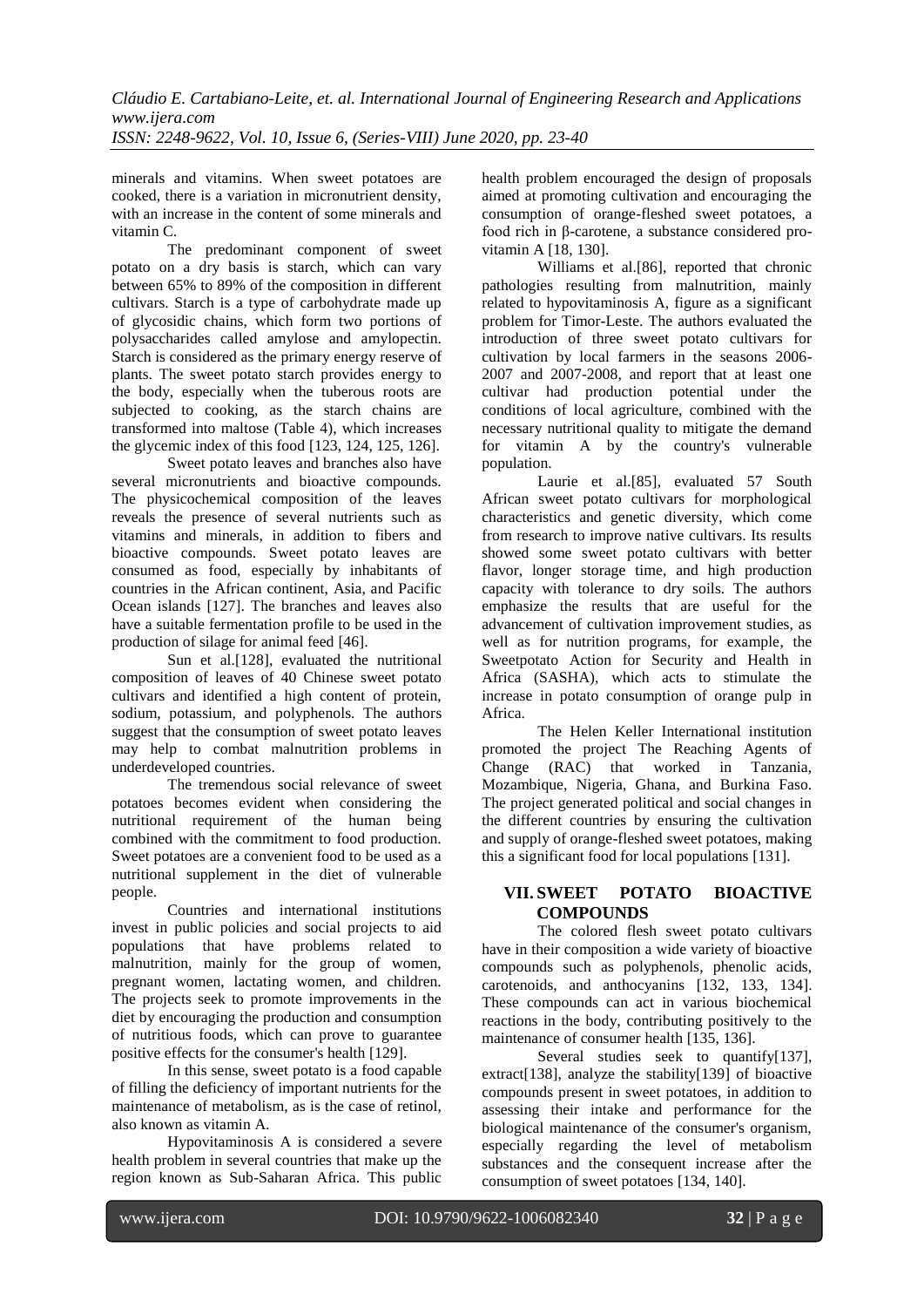Purple-fleshed sweet potatoes have<br>significant amounts of polyphenols and polyphenols and anthocyanins, which makes regular consumption interesting [86, 134, 141, 142]. Anthocyanins also arouse great interest on the part of the industry in terms of their application as natural coloring [143].

Jie et al.[141] identified and evaluated the thermal stability of purple-fleshed sweet potato anthocyanins (Chinese cultivar Jihei), and reported that thirteen types of anthocyanins were identified, especially cyanidin and peonidin, acylated with pphenolic acids hydroxybenzoic acid, ferulic acid and caffeic acid. The authors point out that anthocyanins present in purple-fleshed sweet potatoes have the potential for application in various products in the food industry.

Xu et al.[142], characterized the anthocyanins present in the purple-fleshed sweet potato cultivar P40 and evaluated the stability under cooking conditions. The authors report that this cultivar has a high anthocyanin content (14 mg / g on a dry basis), with the identification of 12 acylated anthocyanins. Deacylated anthocyanins showed higher resistance to cooking, highlighting that these compounds can also be used in the development of functional products.

Another bioactive compound present in some sweet potato cultivars that arouses great interest is β-carotene. Champagne et al.[144] characterized the carotenoids present in 10 different tuber and tuberous root cultivars are grown in Vanuatu. In particular, the authors evaluated 33 sweet potato tuber roots and reported a high concentration of trans-β-carotene for orange pulp cultivars.

Ginting[145] evaluated the extraction of carotenoids from orange-fleshed sweet potatoes and their application as a natural color in foods. The author reports that extracts were obtained ranging from 12.49 to 235.94 µg / mL for β-carotene, noting that the extracts showed color stability after one month stored in the dark.

Hussein et al. [146], quantified the presence of sweet potato carotenoids grown in Malaysia and observed that orange pulp cultivars have a higher content of the substance compared to other cultivars, with the variable post-harvest storage time directly influencing the concentration and stability of these compounds. The author also points out that the availability of cultivation throughout the year, associated with the low cost of production, makes orange-fleshed sweet potatoes an interesting source of carotenoids.

### **VIII. CONCLUSION**

The sweet potato taxonomy study provides significant informations related with hierarchical traits of the crop, and that is vital for understanding the morphological and biological properties of its species. However, the historical evolution of the sweet potato, as well as its worldwide dissemination along with its rise in Oceania, are inconclusive themes. In fact, sweet potato is a nutritious food. It has fiber, vitamins, and minerals despite to be a great source of energy. Colorful-fleshed sweet potato cultivars have bioactive compounds such as polyphenols, anthocyanins, and carotenoids, which makes them attractive to consumers looking to eat health-beneficial foods. The major sweet potato producer in the world is China (Central China), flowed by African and Asian countries. Brazilian sweet potato production revealed that the country is far below when compared to the leading world producers which indicates that sweet potato productive and technological potential is still little explored. From that perspective, agricultural research companies have a fundamental role in the improvement of cultivars that present high productive and nutritional performance combined with biofortification and adaptation for the different Brazilian regions. It is noteworthy that further studies should be conducted, aiming at the application of sweet potatoes in different industrial segments in Brazil.

#### **ACKNOWLEDGEMENTS**

The author thanks the *National Council for Scientific and Technological Development* (CNPq) for granting a scholarship, and the *Agricultural Research and Rural Extension Corporation of Santa Catarina-Ituporanga Experimental Station* for supporting the research.

#### **REFERENCES**

- [1]. Z. Huaman. Systematic botany and morphology of the sweetpotato plant. *Technical Information Bulletin 25, International Potato Center-Peru*, 1992, 22.
- [2]. Food and Agriculture Organization. *FaoStat*. *Food and Agriculture Organization*(http://www.fao.org/faostat/en/# home), 2020.
- [3]. Integred Taxonomy Information System. Ipomoea L. *Interagency Taxonomic Information System, Department of Agriculture (USDA)*, 2020.
- [4]. D.E. Yen. The New Zealand kumara or sweet potato. *Economic Botany, 17(1)*, 1963, 31-45.
- [5]. W.F.H. Adelaar. South america: the quechua language (Cap 137). *In: Atlas of Languages of Intercultural Communication in the Pacific,*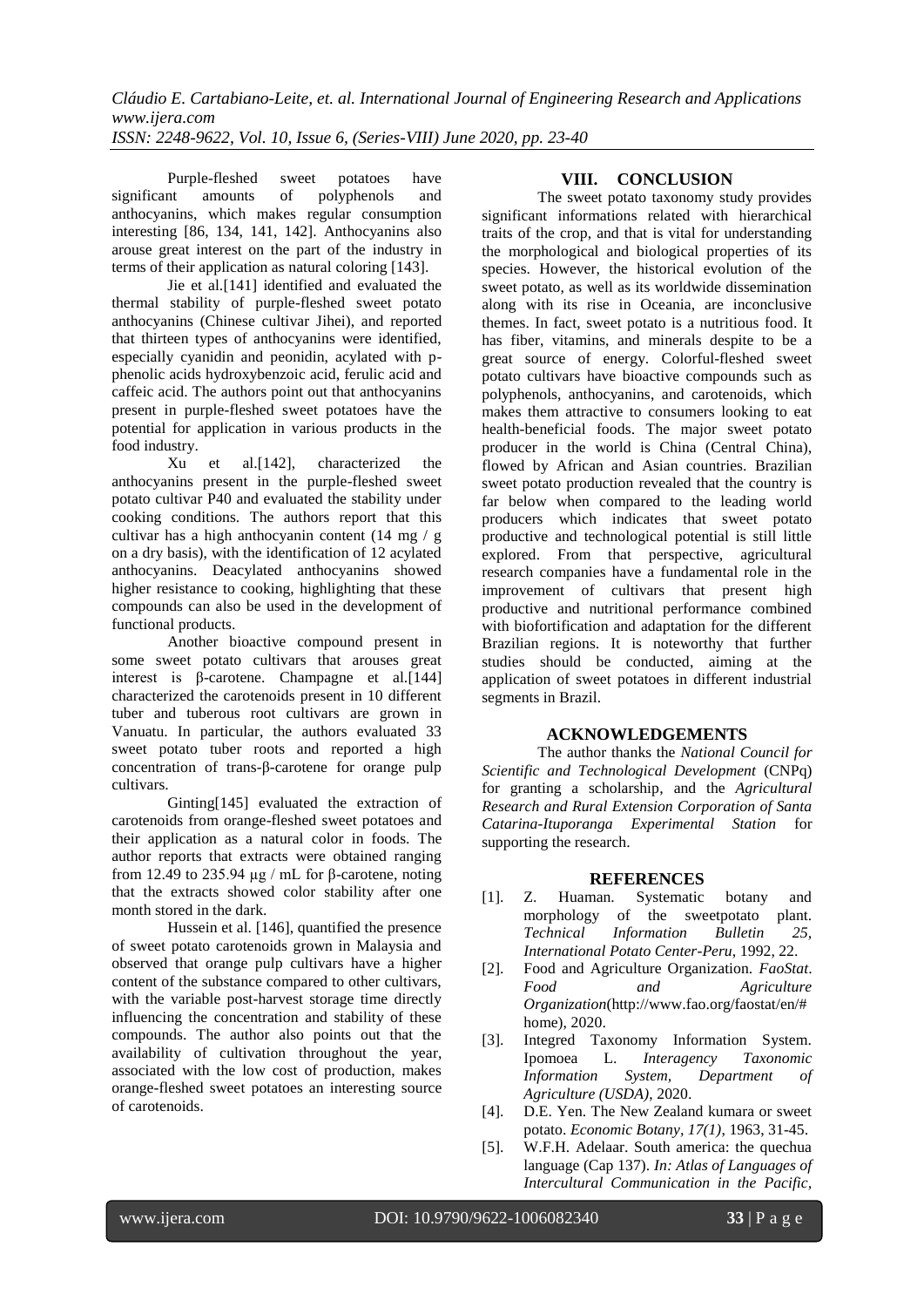*ISSN: 2248-9622, Vol. 10, Issue 6, (Series-VIII) June 2020, pp. 23-40*

*Asia, and the Americas.* (Walter de Gruyter & Co, Berlin), 1996.

- [6]. J.D. Haugen. Borrowed borrowings: Nahuatl loan words in English. *Lexis Journal in English Lexicology, 3*, 2009.
- [7]. T. Denham. Ancient and historic dispersals of sweet potato in Oceania. *Proceedings of the National Academy of Sciences, 110(6)*, 2013, 1982-1983.
- [8]. L.A. Vidigal. Transculturalidades: redescobrindo as conexões ancestrais. *Revista Brasileira do Caribe, 17(33)*, 2016, 17-35.
- [9]. A.G. Cunha. *Dicionário etimológico da língua portuguesa*. (Lexikon Editora), 2019.
- [10]. P.J. O'brien. The Sweet Potato: Its Origin and Dispersal 1. *American Anthropologist, 74(3)*, 1972, 342-365.
- [11]. D.F. Austin. The Taxonomy, Evolution and Genetic Diversity of Sweet Potatoes and Related Wild Species. *Report of the First Sweet Potato Planning Conference 1987, International Potato Center-Peru,* 1988, 27- 60.
- [12]. J.A. Woolfe. *Sweet potato: an untapped food resource*. (Cambridge University Press), 1992, 622.
- [13]. J.M. Kingsburry. Christopher Columbus as a botanist. *Arnoldia, 52(2)*, 1992, 11-28.
- [14]. J. Hawkes, J. Francisco-Ortega. The early history of the potato in Europe. *Euphytica, 70*, 1993, 1-7.
- [15]. Organization for Economic Cooperation and Development. *Safety Assessment of Foods and Feeds Derived from Transgenic Crops, Volume 2*. (OECD Publishing) Noel Food and Feed Safety, Paris, FR, 2015.
- [16]. T. Mu, H. Sun, M. Zhang, C. Wang, C.: *Sweet potato processing technology*. (Academic Press), 2017, 429.
- [17]. JW Low, P. Kinyae, S. Gichuki, M.A. Oyunga, V. Hagenimana, J. Kabira. Combating Vitamin A Deficiency Through the Use of Sweet Potato: Results from Phase I of an Action Research Project in South Nyanza, Kenya. *International Potato Center-Peru*, 1997.
- [18]. JW Low, RO. Mwanga, M. Andrade, E. Carey, A.M. Ball. Tackling vitamin A deficiency with biofortified sweetpotato in sub-Saharan Africa. *Global Food Security, v. 14*, 2017, 23-30.
- [19]. P. Rodrigues. Genética Brasileira: Programa de Melhoramento Genético da Batata-doce Busca Aumento de Produtividade e Maior Qualidade das Raízes. *Hortaliças em Revista, Embrapa Hortaliças, 20(V),* 2016, 6-9.
- [20]. R.D.D. Sousa, G. Amaro, J. Peixoto, M. Vilela, P. Carmona, K. Thomé. Caracterização de clones de batata-doce mantidos no banco de germoplasma da Embrapa Hortaliças. In: *Características do Solo e sua Relação com Plantas 2*, (Editora Atena), 2019, 204-215.
- [21]. TMR de Albuquerque, K.B. Sampaio, E.L. de Souza. Sweet potato roots: Unrevealing an old food as a source of health promoting bioactive compounds–A review. *Trends in Food Science & Technology, 85*, 2019, 277-286.
- [22]. C. Lareo, M.D. Ferrari. Sweet Potato as a Bioenergy Crop for Fuel Ethanol Production: Perspectives and Challenges. *In: Bioethanol Production from Food Crops: Sustainable Sources, Interventions and Challenges*, (Academic Press), 2019, 115-147.
- [23]. F.E.A. Soto, S.O.S. Saldívar. Architecture, Structure and Chemistry of Plant Cell Walls and Their Constituents. In: *Science and Technology of Fibers in Food Systems*, (Springer), 2020, 3-14.
- [24]. C. Linnaeus. *Species Plantarum 1*. (Laurentius Salvius), Stockholm, 1753.
- [25]. J. Hutchinson. The Families of Flowering Plants (3rd Edition). *The Clarendon Press, Oxford*, 1973, 519-524.
- [26]. A.L. Takhtadzhian, A. Takhtajan. *Diversity and classification of flowering plants*. (Columbia University Press), 1997, 620.
- [27]. Angiosperm Phylogeny Group: An ordinal classification for the families of flowering plants. *Annals of the Missouri Botanical Garden, v. 85, n. 4*, 1998, 531–553.
- [28]. Angiosperm Phylogeny Group: An update of the Angiosperm Phylogeny Group classification for the orders and families of flowering plants. *APG II. Botanical Journal of the Linnean Society, v. 141,* 2003, 399– 436.
- [29]. Angiosperm Phylogeny Group: An update of the Angiosperm Phylogeny Group classification for the orders and families of flowering plants: *APG III. Botanical Journal of the Linnean Society, v.161,* 2009, 105–121.
- [30]. Angiosperm Phylogeny Group: An update of the Angiosperm Phylogeny Group classification for the orders and families of flowering plants: *APG IV. Botanical Journal of the Linnean Society, 181*, 2016, 1-20.
- [31]. Z. Zhou, H. Sun. Wu Zhengyi and his contributions to plant taxonomy and phytogeography. *Plant Diversity, 38(6)*, 2016.
- [32]. R.F. Thorne. A Phylogenetic Classification of the *Angiospermae*. *In: Evolutionary Biology* (Springer), Boston-MA, 1976, 35-106.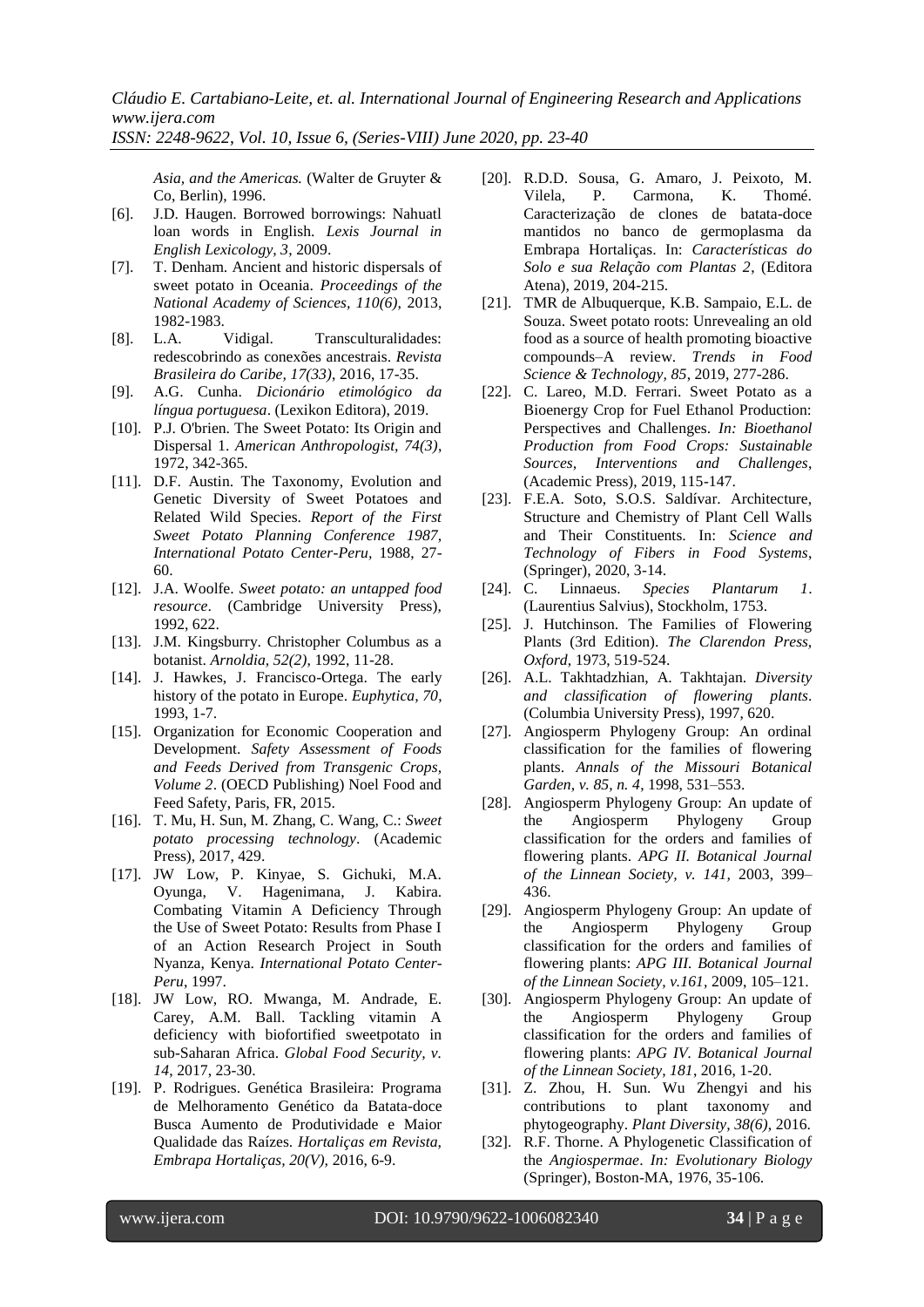*ISSN: 2248-9622, Vol. 10, Issue 6, (Series-VIII) June 2020, pp. 23-40*

- [33]. R.F. Thorne. Proposed new realignments in the angiosperms. *Nordic Journal of Botany, 3(1)*, 1983, 85-117.
- [34]. R.F. Thorne. Classification and geography of the flowering plants. *The Botanical Review, 58(3)*, 1992, 225-327.
- [35]. R.F. Thorne, J.L. Reveal. An Updated Classification of the Class Magnoliopsida ("*Angiospermae*")". *The Botanical Review, 73(2)*, 2007, 67–181.
- [36]. M.T. Buril, R. Simão-Bianchini, M. Alves. *Jacquemontia robertsoniana* (Convolvulaceae), a new shrub species from Brazil. *Kew Bulletin, 67(3),* 2012, 455-459.
- [37]. Singh, G. *Plant systematics: an integrated approach*. (CRC Press), 2019, 551.
- [38]. J.B. Edmond, G.R. Ammerman. Sweet potatoes: production, processing, marketing. In: *Major feed and food crops in agriculture and food series* (The AVI Publishing Company), Westport, Connecticut, 1971, 334.
- [39]. P. Barrera. Batata-doce: Uma das doze mais importantes culturas do mundo. *Coleção Brasil Agrícola, Ícone Editora Ltda*, 1989, 91.
- [40]. Z. Huaman. Descriptors for sweet potato. International Board for Plant Genetic Resources-IBPGR, Centro International de la Papa-CIP, Asian Vegetable Research and Development Center-AVRDC, 1991, 134 p., 1991.
- [41]. J. Ma, R. Aloni, A. Villordon, D. Labonte, Y. Kfir, H. Zemach, A. Schwartz, L. Althan, N. Firon. Adventitious root primordia formation and development in stem nodes of "Georgia jet" sweetpotato, *Ipomoea batatas*. *American Journal of Botany, 102(7)*, 2015, 1040-1049.
- [42]. F.T. Delazari, I.R. Assis, D.F. Cabrera, M.G. Ferreira, L.E. Dias, A. Rueda, J.C. Zanuncio, D.J.H. Silva. Morpho-physiological characteristics by sweet potato cultivars as function of irrigation depth. *Anais da Academia Brasileira de Ciências, 90(4),* 2018, 3541-3549.
- [43]. M. Daros, A.T.A. Júnior, T.N.S Pereira, N.R. Leal, S.P. Freitas, T. Sediyama. Caracterização morfológica de acessos de batata-doce. *Horticultura Brasileira, 20(1),* 2002, 43-47.
- [44]. J.B.C. Silva, C.A. Lopes, J.S. Magalhães. Batata-doce (*Ipomoea batatas* Lam.). *Embrapa Hortaliças, Sistemas de Produção, 6,* 2008.
- [45]. J.E.C. Miranda, F.H. França, O.A. Carrijo, A.F. Souza, W. Pereira, C.A. Lopes, J.B. Silva. *A cultura da batata-doce*. (Empresa Brasileira de Pesquisa Agropecuária), Centro

Nacional de Pesquisa de Hortaliças-CNPH, Brasília, 2006, 89.

- [46]. D.J.S. Viana, V.C.A. Júnior, K.G. Ribeiro, N.A.V.D. Pinto, I.P. Neiva, J.A. Fiqueiredo, V.T. Lemos, C.E. Pedrosa, A.M. Azevedo. Potencial de silagens de ramas de batata-doce para alimentação animal. *Ciência Rural, 41(8)*, 2011, 1466-1471.
- [47]. J.B. Edmond, G.R. Ammerman. Sweet potatoes: production, processing, marketing. In: *Major feed and food crops in agriculture and food series* (The AVI Publishing Company), Westport, Connecticut, 1971, 334.
- [48]. Competition Science Vision. A specialized magazine for medical entrance & 10+2 exams. *Mahendra Jain for M/s, Pratiyogita Darpan Editor, Nova Delhi/India*, 2008, 119.
- [49]. R.V. Jean. *Phyllotaxis: a systemic study in plant morphogenesis*. (Cambridge University Press), 2009, 404.
- [50]. D. Saueressig. *Manual de Dendrologia*. (Plantas do Brasil Ltda), 2018, 304.
- [51]. J.B.C. Silva, C.A. Lopes, J.S. Magalhães. Cultura da batata-doce. In: A*gricultura: tuberosas amiláceas latino-americanas*, (Fundação Cargill), 2, 2002, 448-504.
- [52]. V. Lebot. *Tropical root and tuber crops: cassava, sweet potato, yams and aroids (2nd.Edition).* (Cabi), Centre de Coopération Internationale en Recherche Agronomique pour le Développement – CIRAD, France, 2019, 517.
- [53]. L.A.Wilson, S.B. Lowe, S. B. The anatomy of the root system in West Indian sweet potato (*Ipomoea batatas* (L.) Lam.) cultivars. *Annals of Botany, 37(3)*, 1973 633-643.
- [54]. E. Myśkow, E.M. Gola, M. Tulik, M.: Continuity of procambium and anomalous cambium during formation of successive cambia in *Celosia argentea*. *Journal of Plant Growth Regulation*, 2019, 1-9.
- [55]. S.A. Noh, H.S Lee, E.J. Huh, G.H. Huh, K.H. Paek, J.S. Shin, J.M. Bae. SRD1 is involved in the auxin-mediated initial thickening growth of storage root by enhancing proliferation of metaxylem and cambium cells in sweetpotato (*Ipomoea batatas*). *Journal of Experimental Botany, 61(5)*, 2010, 1337- 1349.
- [56]. S.Y. Kim, C.H. Ryu. Studies on the nutritional components of purple sweet potato (*Ipomoea batatas*). *Korean Journal of Food and Science Technology, 27(5)*, 1995, 819- 825.
- [57]. G. Fan, Y. Han, Z. Gu., F. Gu. Composition and color stability of anthocyanins extracted from fermented purple sweet potato culture.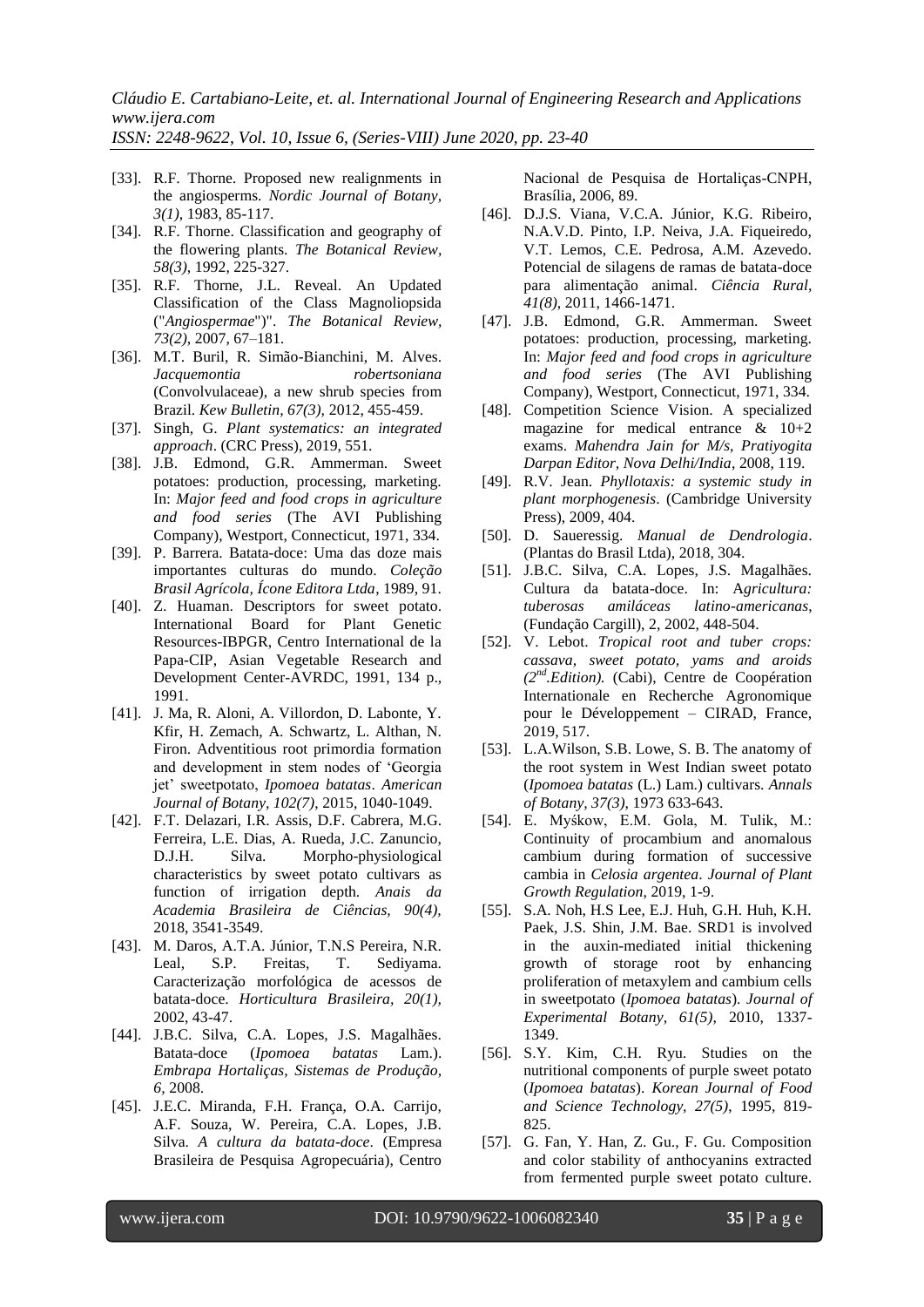*ISSN: 2248-9622, Vol. 10, Issue 6, (Series-VIII) June 2020, pp. 23-40*

*LWT-Food Science and Technology, 41(8),* 2007, 1412-1416.

- [58]. Coordenadoria de Desenvolvimento dos Agronegócios: Batata-doce: Normas de classificação. *Programa Brasileiro para Modernização da Horticultura, 12(2)*, 2014, 7.
- [59]. F. Engel. Exploration of the Chilca Canyon, Peru. *Current Anthropology, 11(1),* 1970, 55- 58.
- [60]. D. F. Austin. Hybrid polyploids in Ipomoea section batatas. *Journal of Heredity, v. 68 (4),* 1977, 259-260.
- [61]. D. Ugent, L.W. Peterson. Archeological remains of potato and sweet potato in Peru. *Circular, International Potato Center-Peru, 16(3)*, 1988.
- [62]. Z. Huaman. Sweetpotato germplasm management (*Ipomoea batatas*) Training manual. *International Potato Center-Peru*, 1999, 218.
- [63]. J.C. Huang, M. Sun. Genetic diversity and relationships of sweetpotato and its wild relatives in *Ipomoea* series Batatas (Convolvulaceae) as revealed by inter-simple sequence repeat (ISSR) and restriction analysis of chloroplast DNA. *Theoretical and Applied Genetics, 100(7)*, 2000, 1050-1060.
- [64]. S. Srisuwan, D. Sihachakr, S. Siljak-Yakovlev. The origin and evolution of sweet potato (*Ipomoea batatas* Lam.) and its wild relatives through the cytogenetic approaches. *Plant Science, 171(3)*, 2006, 424-433.
- [65]. F.J. Morales. The mysteries of sweet potato. *Geneflow 2009: A Magazine About Agricultural Biodiversity, Biodiversity International*, 2009, 20.
- [66]. T. Mu, P. Li, P. Chapter  $2 -$  Sweet potato: origin and production. In: *Sweet Potato: Chemistry, Processing and* (Academic Press), 2019, 5-25.
- [67]. G. Loebenstein, G. Thottappilly, G. *The sweetpotato*. (Springer Science & Business Media), 2009, 539.
- [68]. T. Stathers, J. Low, R. Mwanga, T. Carey, M. Mcewan, S. David, R. Gibson, S. Namanda, M. Mcewan, J. Malinga, R. Ackatia‐ Armah, M. Benjamin, H. Katcher, J. Blakenship, M. Andrade, S. Agili, J. Njoku, K. Sindi, G. Mulongo, S. Tumwegamire, A. Njoku, E. Abidin, A. Mbabu, J. Mkumbira, K. Ogero, S. Rajendran, J. Okello, A. Bechoff, D. Ndyetabula, F. Grant, J. Maru, H. Munyua, N. Mudege. Everything You Ever Wanted to Know About Sweetpotato: Reaching Agents of Change ToT Manual. *International Potato Center-Perú, 12 volums*., 2018, 664.
- [69]. C. Roullier, A. Duputié, P. Wennekes, L. Benoit, V.M.F. Bringas, G. Rossel, D. Tay, D. Mckey, V. Lebot. Disentangling the origins of cultivated sweet potato (*Ipomoea batatas* (L.) Lam.). **PloS one**, 8(5), 2013., e62707.
- [70]. J. Yang, M.H. Moeinzadeh, H. Kuhl, J. Helmuth, P. Xiao, S. Haas, G. Liu, J. Zheng, Z. Sun, W. Fan, G. Deng, H. Wang, F. Hu, S. Zhao, A.R. Fernie, S. Boerno, B. Timmermman, P. Jhang, M. Vingron. Haplotype-resolved sweet potato genome traces back its hexaploidization history. *Nature plants, 3(9)*, 2017, 696-703.
- [71]. G. Srivastava, R.C. Mehrotra, D.L. Dilcher. Paleocene *Ipomoea* (Convolvulaceae) from India with implications for an East Gondwana origin of Convolvulaceae. *Proceedings of the National Academy of Sciences, 115(23)*, 2018, 6028-6033.
- [72]. R.B. Dixon. The problem of the sweet potato in Polynesia. *American Anthropologist, 34(1),* 1932, 40-66.
- [73]. J. Golson, P.J. Hughes. The appearance of plant and animal domestication in New Guinea. *Journal de la Société des Océanistes, 36(69)*, 1980, 294-303.
- [74]. J. Hather, P.V. Kirch. Prehistoric sweet potato (*Ipomoea batatas*) from Mangaia Island, central Polynesia. *Antiquity, 65*, 1991, 887- 893.
- [75]. K.F. Kiple, K.C. Ornelas. *The Cambridge World History of Food (Volume 1)*. (Cambridge University Press), 2000, 1917.
- [76]. C. Roullier, R. Kambouo, J. Paofa, D. Mckey, V. Lebot. On the origin of sweet potato (*Ipomoea batatas* (L.) Lam) genetic diversity in New Guinea, a secondary centre of diversity*. Heredity, 110(6)*, 2013, 594-604.
- [77]. T. Bayliss-Smith, J. Golson, P. Hughes. Phase 6: Impact of the sweet potato on swamp land use, pig rearing and exchange relations. In: *Ten Thousand Years of Cultiva-tion at Kuk Swamp in the Highlands of Papua New Guinea*, (ANU Press), 2017, v.46, 512.
- [78]. V. Rull. Human discovery and settlement of the remote Easter Island (SE Pacific). *Quaternary, 2(2)*, 2019, 15.
- [79]. V.H. Stefan, G.W. Gill. *Skeletal Biology of the Ancient Rapanui (Easter Islanders)*. (Cambridge University Press), 2016, 334.
- [80]. J.V. Dudgeon, M. Tromp. Diet, geography and drinking water in Polynesia: microfossil research from archeological human dental calculus, Rapa Nui (Easter Island). *International Journal of Osteoarcheology, 24(5),* 2014, 634-648.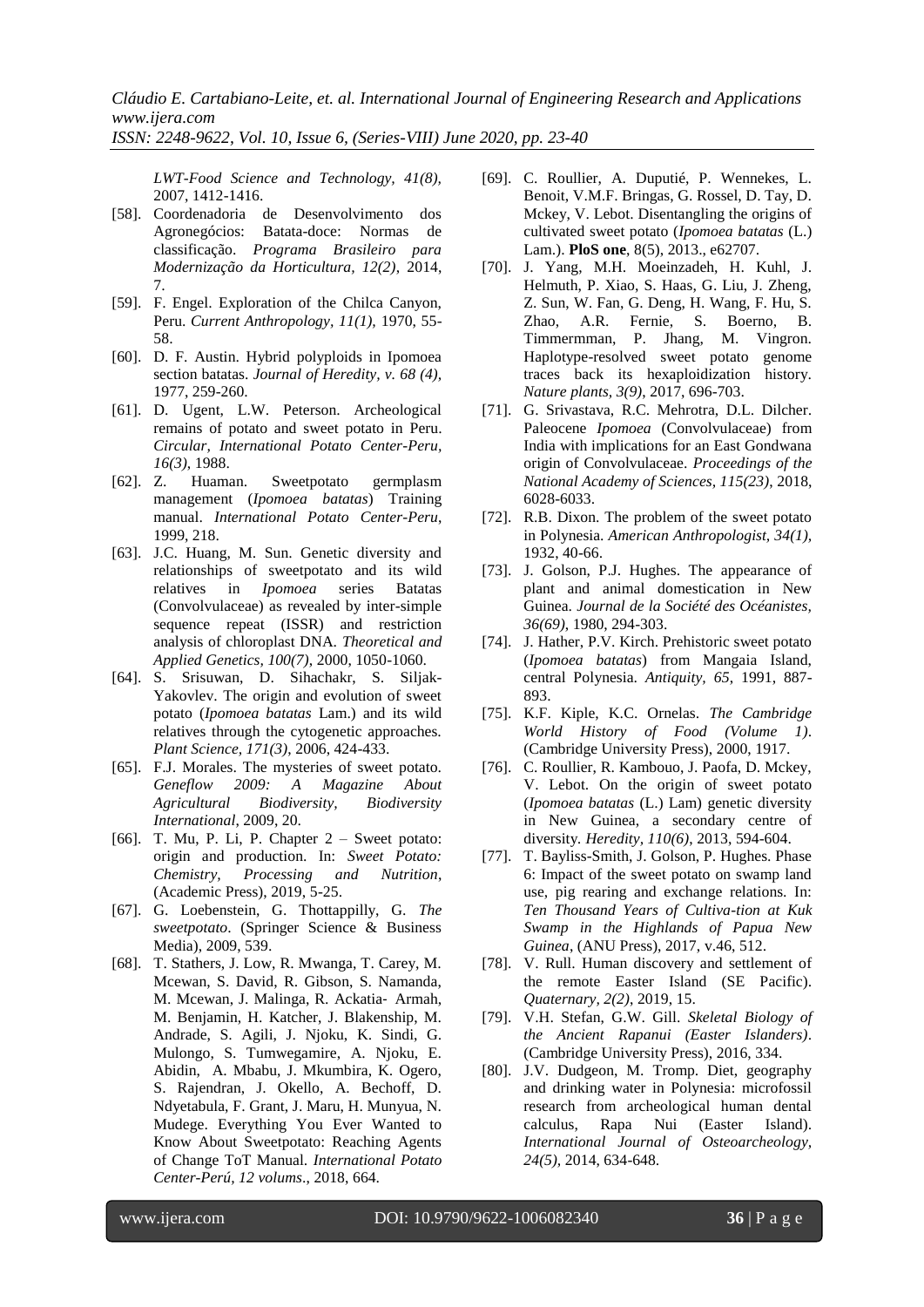*ISSN: 2248-9622, Vol. 10, Issue 6, (Series-VIII) June 2020, pp. 23-40*

- [81]. M. Tromp, J.V. Dudgeon. Differentiating dietary and non-dietary microfossils extracted from human dental calculus: the importance of sweet potato to ancient diet on Rapa Nui. *Journal of Archeological Science, 54*, 2015, 54-63.
- [82]. P. Muñoz-Rodríguez, T. Carruthers, J.R.I. Wood, B.R.M. Williams, K. Weitemier, B. Kronmiller, D. Ellis, N.L. Anglin, L. Longway, S.A. Harris, M.D. Rausher, S. Kelly, A. Liston, R.W. Scotland. Reconciling Conflicting Phylogenies in the Origin of Sweet Potato and Dispersal to Polynesia. *Current Biology, 28(8),* 2018, 1246-1256.e12.
- [83]. M. Miryeganeh, K. Takayama, Y. Tateishi, T. Kajita. Long-distance dispersal by sea-drifted seeds has maintained the global distribution of *Ipomoea pes-caprae* subsp. *brasiliensis* (Convolvulaceae). *PLoS One, 9(4)*, 2014, 10.
- [84]. J. Feng, S. Zhao, M. Li, C. Zhang, H. Qu, Q. Li, J. Li, Y. Lin, Z. Pu. Genome-wide genetic diversity detection and population structure analysis in sweetpotato (*Ipomoea batatas*) using RAD-seq. *Genomics, 112(2),* 2020, 1978-1987.
- [85]. S.M. Laurie, F.J. Calitz, P.O. Adebola, A. Lezar. Characterization and evaluation of South African sweet potato (*Ipomoea batatas* Lam.) land races. *South African Journal of Botany, 85*, 2013, 10-16.
- [86]. R. Williams, F. Soares, L. Pereira, B. Belo, A. Soares, A. Setiawan, M. Browne, H. Nesbitt, W. Erskine. Sweet potato can contribute to both nutritional and food security in Timor-Leste. *Field Crops Research, 146*, 2013, 38- 43.
- [87]. K. Laxminarayana, S. Mishra, S. Soumya. Good Agricultural Practices in Tropical and Tuber Crops. In: *Tropical Roots and Tubes*, (John Wiley & Sons Ltd.), 2016, 183-224.
- [88]. [88] D.R. Horton. World Patterns and Trends in Sweet Potato Production and Use. In: *Exploration, maintenance, and utilization of sweetpotato genetic resources: Report of the First Sweet Potato Planning Conference-1987*, International Potato Center-Peru, 1988, 17-26.
- [89]. J. Redwood. *Superpower Struggles Mighty America, Faltering Europe, Rising Asia*. (Palgrave Mcmillan), 2005, 193.
- [90]. [90] China Statistical Yearbook: National Bureau of statistics of China. *China Statistical Yearbook*, 2019.
- [91]. H. Li, K. Xie, W. Li, B. Huang. Root and Tuber Crops for Food Security and income Generation in Hunan, China: Results of a Scoping Study. *FoodSTART+*, 2017, 58.
- [92]. N. Minot. Staple food prices in Malawi. In: *Seminar on "Variation in staple food prices: Causes, consequence, and policy options"*, (African Agricultural Marketing Project-AAMP), Maputo, Mozambique, 2010.
- [93]. D. Teravest, L. Carpenter-Boggs, C. Thierfelder, J.P. Reganold. Crop production and soil water management in conservation agriculture, no-till, and conventional tillage systems in Malawi. *Agriculture, Ecosystems & Environment, 212*, 2015, 285-296.
- [94]. I.J. Minde, J.M. Teri, V.W. Saka, K. Rockman, I.R.M. Benesi. Accelerated multiplication and distribution of cassava and sweet potato planting material in Malawi. *Alternative strategies for smallholder seed supply: proceedings of an International Conference on Options for Strengthening National and Regional Seed Systems in Africa and West Asia*, 1997, 162-167.
- [95]. S. Devereux. *Household food security in Malawi*. (Institute of Development Studies), University of Sussex, United Kingdom, 1997, 63.
- [96]. R. Boone, K. Covarrubias, B. Davis, P. Winters. Cash transfer programs and agricultural production: the case of Malawi. *Agricultural Economic*s, 44(3), 2013, 365- 378.
- [97]. F. Chipungu, W. Changadeya, A. Ambali, J. Saka, N. Mahungu, J. Mkumbira. Analysis of micronutrients variations among sweet potato (*Ipomoea batatas* [L.] Lam) genotypes in Malawi*. Journal of Agricultural Biotechnology and Sustainable Development, 9(4)*, 2017, 22-35.
- [98]. Brazilian Institute of Geography and Statistic. *Sistema IBGE de Recuperação Automática – SIDRA*. (Ministry of Agriculture, Livestock and Food Supply), Brazil, 2020.
- [99]. M.G.L. Manos, D.D.O. Galvao, M.R.M. Almeida. Características do mercado consumidor de batata-doce em Sergipe e potencial para variedade de polpa alaranjada. In: *Anais do Congresso da Sociedade Brasileira de Economia, Administração e Sociologia Rural*, 2015, 18.
- [100]. Brazilian Agricultural Research Corporation. Como plantar batata-doce: Informações de Mercado. *Brazilian Agricultural Research Corporation (Embrapa Hortaliças), Ministry of Agriculture, Livestock and Food Supply*, Brasilia/DF, 2020.
- [101]. F.P.B. Furlaneto, R. Firetti, S.M.N.M. Montes. Comercialização, custos e indicadores de rentabilidade da batata-doce. *Pesquisa & Tecnologia, 9(2)*, 2012.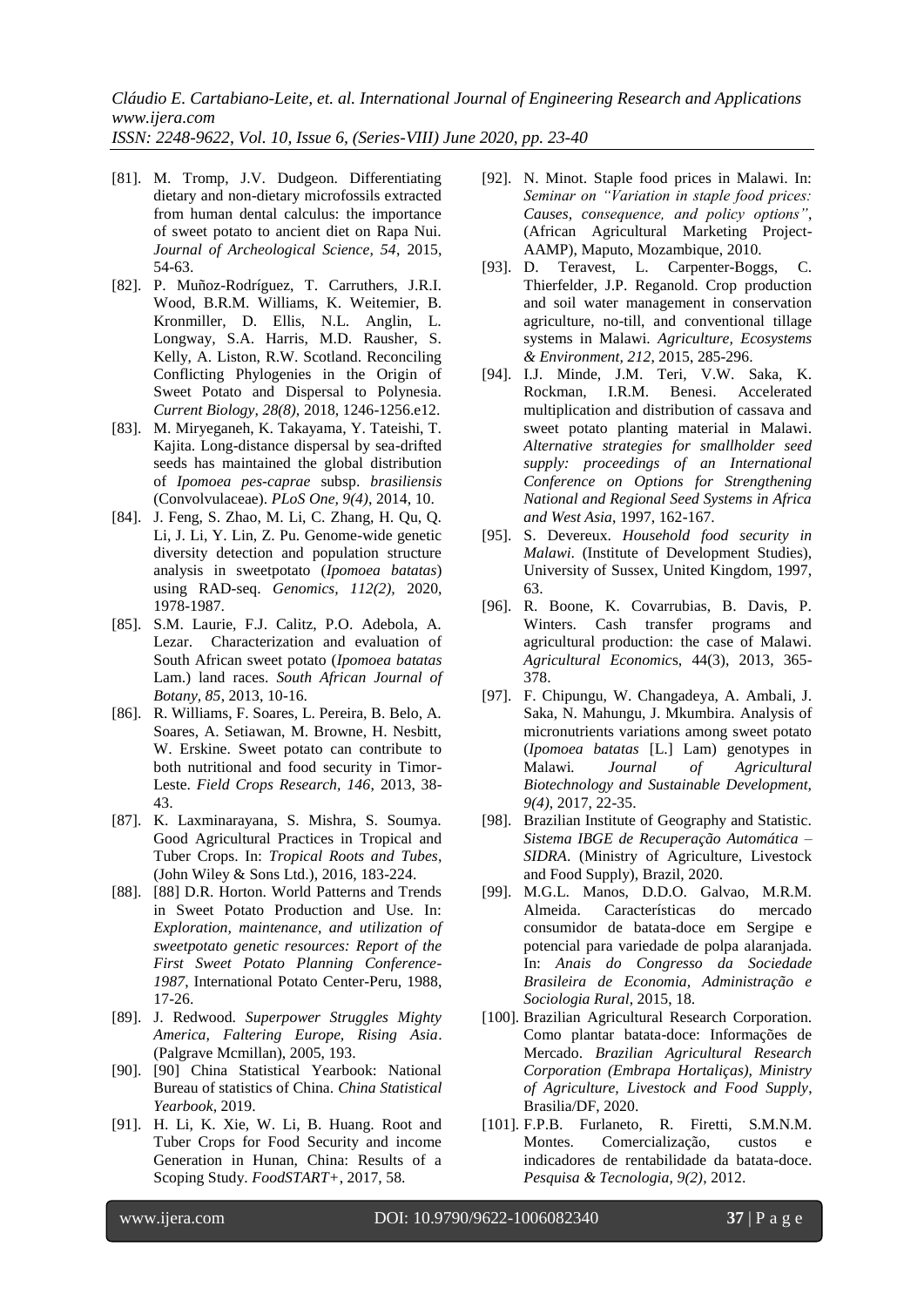*ISSN: 2248-9622, Vol. 10, Issue 6, (Series-VIII) June 2020, pp. 23-40*

- [102]. F. França, J. Miranda, P. Ferreira, W. Maluf, S. Barbosa. Avaliação de germoplasma de batata-doce Ipomoea batatas (L.) Lam. visando resistência a insetos de solo. In:<br>Congresso Brasileiro de Olericultura, *Congresso Brasileiro de Olericultura, Embrapa-Hortaliças, 23*, 1983, 177.
- [103]. M.P.F. Corrêa, J. César, A.L.C. Guedes, A.C. Canto. Cultivo de batata-doce nas entrelinhas do guaraná. *Empresa Brasileira de Pesquisa Agropecuária-Embrapa, Comunicado Técnico n° 15*, November, 1980.
- [104]. Brazilian Agricultural Research Corporation. *50 anos do IPEAAOc*. *Brazilian Agricultural Research Corporation, (Embrapa Amazônia Ocidental), Ministry of Agriculture, Livestock and Food Supply (Ed.Embrapa)*, Brasilia/DF, 2019, 173.
- [105]. A.L.C. Guedes. Cultivo de batata-doce em áreas de terra firme do estado do Amazonas. *Empresa Brasileira de Pesquisa Agropecuária, UEPAE Manaus, Pesquisa em Andamento n°01*, Agosto, 1980.
- [106]. A.L.C. Guedes, A.M. Leitão, J. César. Batatadoce: nova alternativa agrícola para o estado do Amazonas. *Empresa Brasileira de Pesquisa Agropecuária, UEPAE Manaus, Comunicado Técnico n°01*, Agosto, 1980.
- [107]. A.B. Souza, T. Sandri. Avaliação preliminar de introduções de batata-doce a parâmetros agronômicos e aspectos comerciais e culinárias. *Ciências Agrárias, 11(1)*, 1990.
- [108]. A.D. Souza. Avaliação de cultivares de batata-doce quanto a atributos agronômicos desejáveis. *Ciência e Agrotecnologia, 24(4)*, 2000, 841-845.
- [109]. Santa Catarina Agricultural Research and Extension Coorporation. Epagri – 40 anos de pesquisa agropecuária em Santa Catarina. Empresa de Pesquisa Agropecuária e Extensão Rural de Santa Catarina – Epagri, Florianópolis, 2016, 125.
- [110]. S. Brune, J.B.C Silva, R.A. Freitas. Novas técnicas de multiplicação de ramas de batatadoce. *Empresa Brasileira de Pesquisa Agropecuária – Embrapa Hortaliças, Circular Técnica 39*, 2005, 8.
- [111]. F.A. Suinaga, T.A. Araujo, I.R. Maldonade, J.B. Pinheiro. Resistência de genótipos de batata-doce a insetos broqueadores de raízes tuberosas. *Anais do 51° Congresso Brasileiro de Olericultura*, 2011, 977-981.
- [112]. W.F. Melo, L.M. Gomes, A.W. Moita, G.B. Amaro, F.P. Bessa, A.N. Dusi. Biofortificação no Brasil (BioFort): Avaliação preliminar de clones de batata-doce ricos em betacaroteno. *Anais do 51° Congresso Brasileiro de Olericultura,* 2011, 2675-2680.
- [113]. G.B. Amaro, P.A.O. Carmona, F. Fernandes, J. Peixoto, D.D.S Nóbrega. Desempenho de cultivares de batata-doce no Distrito federal. *Horticultura Brasileira, Brasília, v. 31, n. 2*, 2014, 1796-1803.
- [114]. S.M.N.M. Montes, R. Firetti, A.R. Golla, M.A.A. Tarsiano. Custos e rentabilidade da batata-doce *(Ipomoea Batatas* Lam.) na região oeste do estado de São Paulo: um estudo de caso. *Revista Informações Econômicas, 36(4)*, 2006, 15-23.
- [115]. M.U.C. Nunes, A.F. Jesus, L.S. Santos, I.S. Lima. Produtividade de genótipos de batatadoce com potencial para biofortificação em sistemas de produção orgânico em Sergipe. *Reunião De Biofortificação no Brasil*, 2011, 4.
- [116]. M.U.C. Nunes, J.R. Santos, E.F. Sousa. Produtividade de clones de cultivares de batata-doce com diferentes colorações de polpa em sistema de produção orgânico em Sergipe. *Empresa Brasileira de Pesquisa Agropecuária - Embrapa Tabuleiros Costeiros – Boletim de Pesquisa e Desenvolvimento 52*, 2009, 16.
- [117]. Brazilian Agricultural Research Corporation. *Registro Nacional de Cultivares – RNC*. (CultivarWeb) Brazilian Agricultural Research Corporation, Ministry of Agriculture, Livestock and Food Supply, Brazil, 2020.
- [118]. A.M. Azevedo, V.C.A. Junior, J.S.C. Fernandes, C.E. Pedrosa, C.M. Oliveira. Desempenho agronômico e parâmetros genéticos em genótipos de batata-doce. *Horticultura Brasileira, v. 33, n. 1*, 2015, 84- 90.
- [119]. R. Reddy, H. Soibam, V.S. Ayam, P. Panja, S. Mitra. Morphological characterization of sweet potato cultivars during growth, development and harvesting. *Indian Journal of Agricultural Research, 52(1),* 2018, 46-50.
- [120]. Campinas State University. *Tabela Brasileira de Composição de Alimentos-TACO (4th.Ed.)*. (UNICAMP), Center for Studies and Research in Food –NEPA, Campinas State University-UNICAMP, 2011, 161.
- [121]. R. Mohanraj, S. Sivasankar. Sweet potato (*Ipomoea batatas* [L.] Lam) - A valuable medicinal food: a review. *Journal of Medicinal Food, 17(7)*, 2014, 733-741.
- [122]. United States Department of Agriculture: *FoodData Central*. U.S. Department of Agriculture, Agricultural Research Service, 2020.
- [123]. M. Leonel, M.A. Oliveira, J.D. Filho. Espécies tuberosas tropicais como matérias-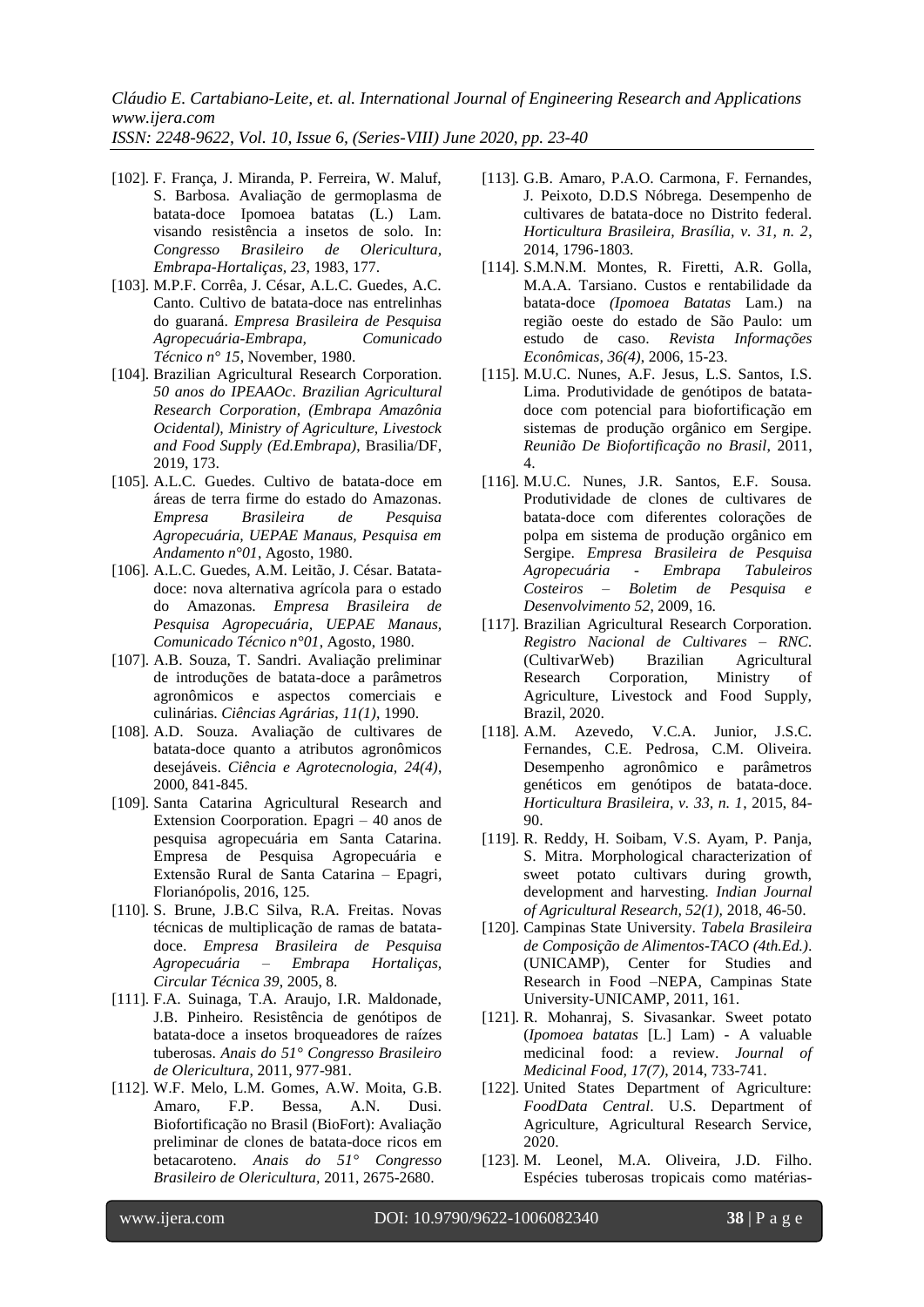*ISSN: 2248-9622, Vol. 10, Issue 6, (Series-VIII) June 2020, pp. 23-40*

primas amiláceas. *Revista Raízes e Amidos Tropicais, 1*, 2005, 49-68.

- [124]. O.K. Abegunde, T.H. Mu, J.W. Chen, F.M. Deng. (2013). Physicochemical characterization of sweet potato starches popularly used in Chinese starch industry. *Food Hydrocolloids, 33(2)*, 2013, 169-177.
- [125]. W. Zhou, J. Yang, Y. Hong, G. Liu, J. Zheng, Z. Gu, P. Zhang. Impact of amylose content on starch physicochemical properties in transgenic sweet potato. *Carbohydrate Polymers, 122*, 2014, 417-427.
- [126]. E. Owusu-Mensah, E.E. Carey, I. Oduro, W.O. Ellis. Cooking Treatment Effects on Sugar Profile and Sweetness of Eleven-Released Sweet Potato Varieties. *Journal of Food Processing & Technology, 7*, 2016.
- [127]. M. Johnson, R.D. Pace. Sweet potato leaves: properties and synergistic interactions that promote health and prevent disease. *Nutrition Reviews, 68(10)*, 2010, 604-615.
- [128]. H. Sun, T. Mu, L. Xi, M. Zhang, J. Chen, J. Sweet potato (*Ipomoea batatas* L.) leaves as nutritional and functional foods. *Food Chemistry, 156*, 2014, 380-389.
- [129]. S.E. Wuehler, A.W. Ouedraogo. Situational analysis of infant and young child nutrition policies and programmatic activities in Burkina Faso. *Maternal and Child Nutrition, 7(1)*, 2011, 35-62.
- [130]. J.B. Burri. Evaluating sweet potato as an intervention food to prevent vitamin A deficiency. *Comprehensive Reviews in Food Science and Food Safety, 10,* 2011, 118-130.
- [131]. Helen Keller International. Orange-fleshed sweet potato production, consumption, promotion, and policy in Burkina Faso: Landscape analysis. *Hellen Keller International*, 2014, 17.
- [132]. C.C. Teow, V.D. Truong, R.F. Mcfeeters, R.L. Thompson, K.V. Pecota, G.C. Yencho. Antioxidant activities, phenolic and βcarotene contents of sweet potato genotypes with varying flesh colours. *Food Chemistry, 103*, 2007, 829-838.
- [133]. [133] S.C. Park, S.H. Kim, S. Park, H.U. Lee, J.S. Lee, W.S. Park, M.J. Ahn, Y.H. Kim, J.C. Jeong, H.S. Lee, S.S. Kwak. Enhanced accumulation of carotenoids in sweetpotato plants overexpressing *Ibor-Ins* gene in purplefleshed sweetpotato cultivar. *Plant Physiology, 86*, 2014, 82-90.
- [134]. S. Shekhar, D. Mishra, A.K. Buragohain, S. Chakraborty, N. Chakraborty. Comparative analysis of phytochemicals and nutrient availability in two contrasting cultivars of

sweet potato (*Ipomoea batatas* L.). *Food Chemistry, 173*, 2015, 957-965.

- [135]. C. Manach, A. Scalbert, C. Morand, C. Rémésy, L. Jiménez. Polyphenol: food sources and bioavailability. *The American Journal of Clinical Nutrition, 79*, 2004, 727- 747.
- [136]. L.M. Cardoso, J.P.V. Leite, M.C.G Peluzio. Efeitos biológicos das antocianinas no processo aterosclerótico. *Revista Colombiana de Ciências Químico-Farmacéuticas, 40 (1),* 2011, 116-138.
- [137]. J.K. Jung, S. Lee, N. Kozukue, C.E. Levin, M. Friedman. Distribution of phenolic compounds and antioxidative activities in parts of sweet potato (*Ipomoea batatas* L.) plants and in home processed roots. *Journal of Food Composition and Analysis, 24*, 2011, 29-37.
- [138]. P.A. Cipriano, L. Ekici, R.C. Barnes, C. Gomes, S.T. Talcott. Pre-heating and polyphenol oxidase inhibition impact on extraction of purple sweet potato anthocyanins. *Food Chemistry, 180*, 2015, 227-234.
- [139]. R.M.V. Alves, D. Ito, J.L.V.D. Carvalho, W.F.D. Melo, R.L.D.O. Godoy. Estabilidade de farinha de batata-doce biofortificada. *Brazilian Journal of Food Technology, 15(1)*, 2012, 59-71.
- [140]. K.M. Jamil, K.H. Brown, M. Jamil, J.M. Peerson, A.H. Keenan, J.W. Newman, M.J. Haskell. Daily consumption of orange-fleshed sweet potato for 60 days increased plasma βcarotene concentration but did not increase total body vitamin A pool size in Bangladeshi women. *The Journal of Nutrition, 142(10)*, 2012, 1896-1902.
- [141]. L. Jie, L. Xiao-Ding, Z. Yun, Z. Zheng-Dong, Q. Zhi-Ya, L. Meng, Z. Shao-Hua, L. Shuo, W. Meng, Q. Lu. Identification and thermal stability of purple-fleshed sweet potato anthocyanins in aqueous solution with various pH values and fruit juices. *Food Chemistry, 136*, 2012, 1429-1434.
- [142]. J. Xu, X. Su, S. Lim, J. Griffin, E. Carey, B. Katz, J. Tomich, J.S. Smith, W. Wang. Characterization and stability of anthocyanins in purple-fleshed sweet potato P40. *Food Chemistry, 186*, 2014, 90-96.
- [143]. V.D. Truong, Z. Hu, R.L. Thompson, G.C. Yencho, K.V. Pecota. Pressurized liquid extraction and quantification of anthocyanins in purple-fleshed sweet potato genotypes. *Journal of Food Composition and Analysis, 26*, 2012, 96-103.